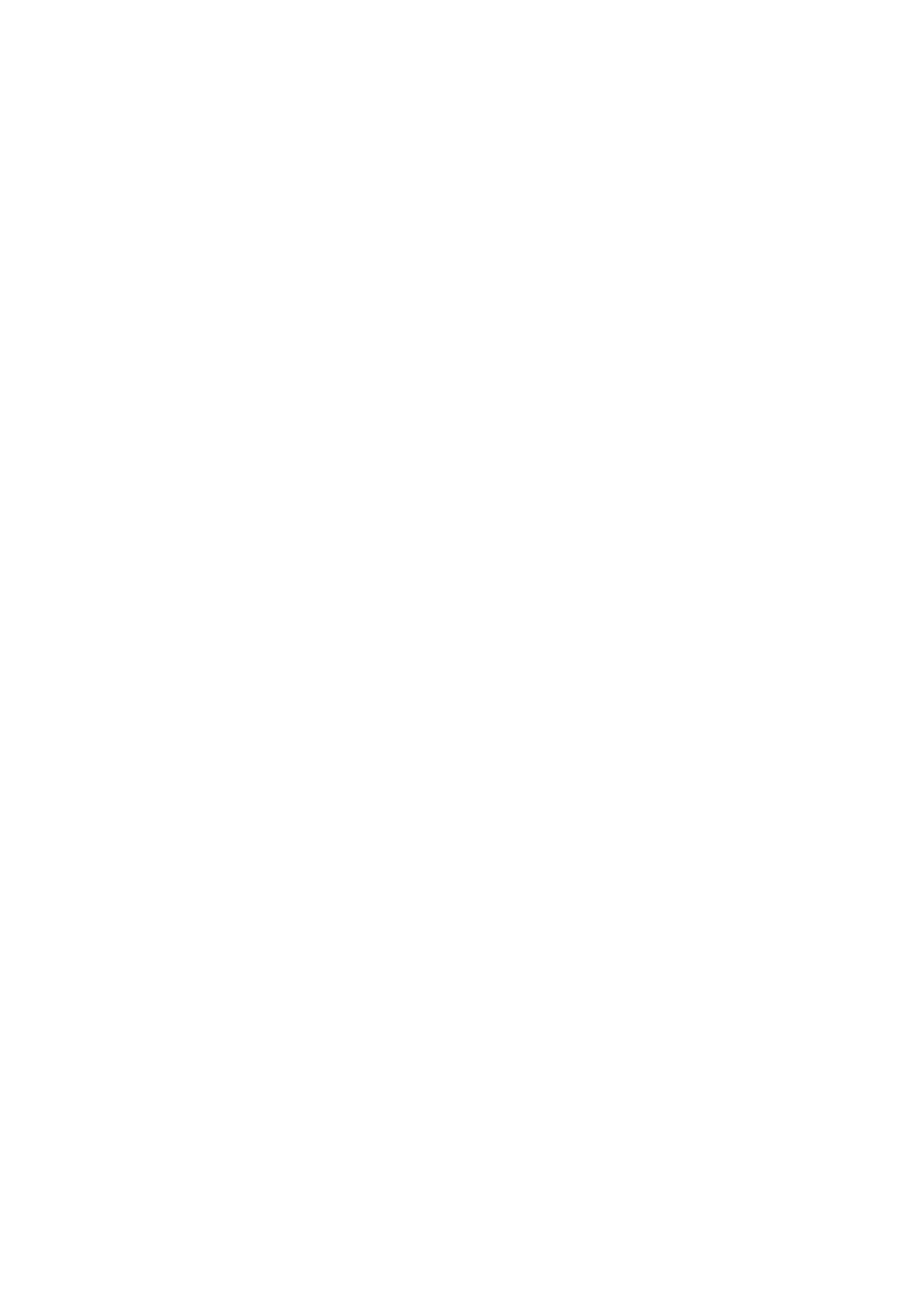

# *Number* 13 *of 2013*

# **NATIONAL LOTTERY ACT 2013**

# **CONTENTS**

### [PART 1](#page-6-0)

### P[RELIMINARY](#page-6-3) AND GENERAL

#### **SECTION**

- 1. [Short title, collective citation and commencement](#page-6-2)
- 2. [Interpretation](#page-6-1)
- 3. [Repeal](#page-7-2)
- 4. [Laying of orders](#page-7-1)
- 5. [Expenses](#page-7-0)

### [PART 2](#page-8-7)

# THE N[ATIONAL](#page-8-6) LOTTERY

6. [National Lottery](#page-8-5)

### [PART 3](#page-8-4)

### R[EGULATOR](#page-8-3) OF THE NATIONAL LOTTERY

- 7. [National Lottery Regulator](#page-8-2)
- 8. [Minister to act as Regulator when position of Regulator is vacant](#page-8-1)
- 9. [Functions of Regulator](#page-8-0)
- 10. [Power of Regulator to hold or procure holding of National Lottery when licence is not](#page-9-3) [in force](#page-9-3)
- 11. [Term of office of Regulator](#page-9-2)
- 12. [Resignation and removal of Regulator](#page-9-1)
- 13. [Restrictions relating to Regulator](#page-9-0)
- 14. [Disqualification of persons from becoming Regulator](#page-10-3)
- 15. [Prohibition on former Regulator from accepting office, etc., for 12 months](#page-10-2)
- 16. [Prohibition on Regulator holding other office or employment](#page-10-1)
- 17. [Staff of Regulator](#page-10-0)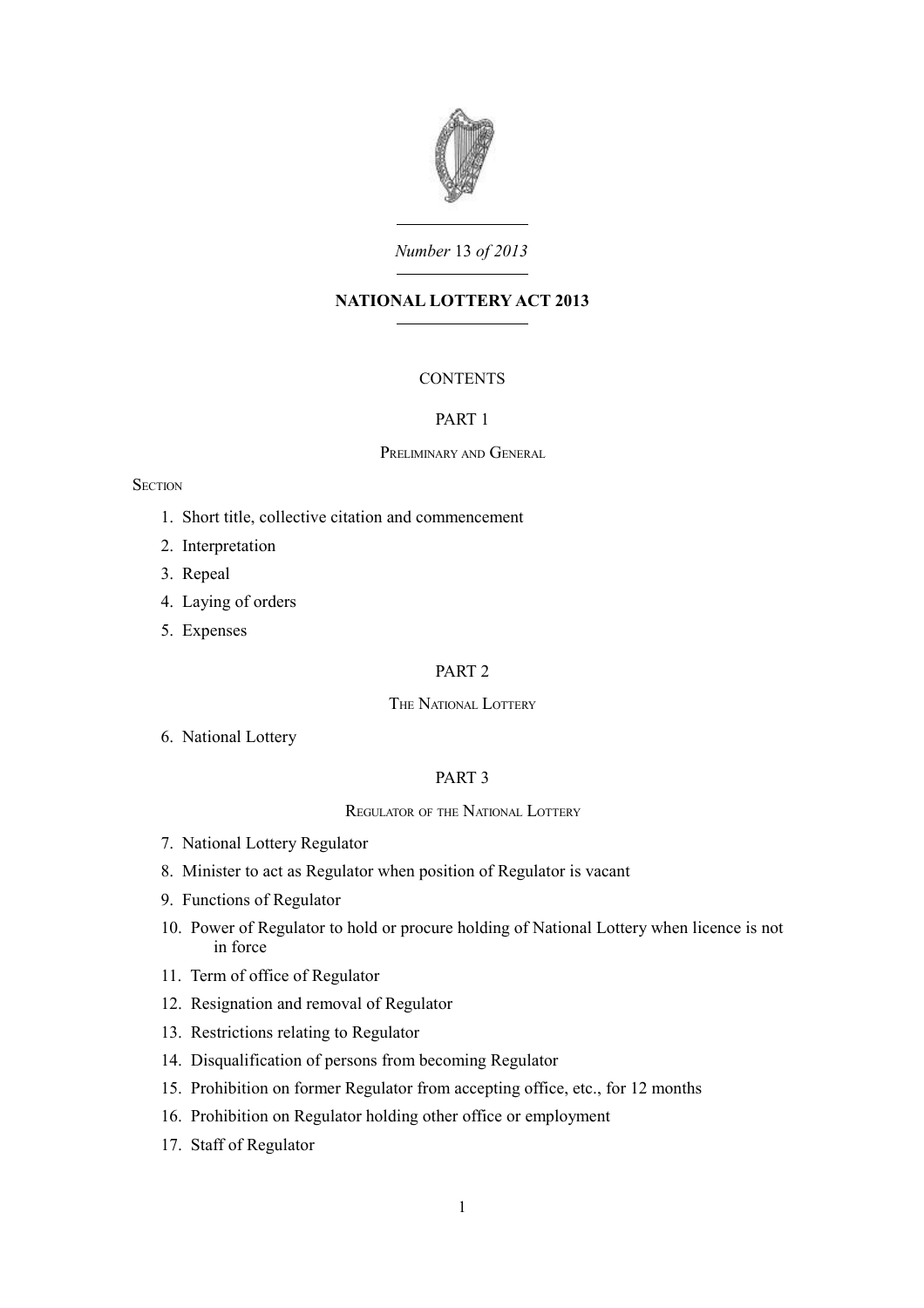- 18. [Membership of Houses of Oireachtas or European Parliament by staff](#page-11-2)
- 19. [Performance of certain functions by staff](#page-11-1)
- 20. [Consultants and advisers](#page-11-0)
- 21. [Disclosure of interests](#page-12-1)
- 22. [Accounts and annual report of Regulator](#page-12-0)
- 23. [Advance of funds by Minister to Regulator](#page-13-2)
- 24. [Annual levy](#page-13-1)
- 25. [Direction to Regulator regarding next licence](#page-13-0)

# [PART 4](#page-14-3)

LICENCE TO HOLD N[ATIONAL](#page-14-2) LOTTERY

- 26. [Licence to hold National Lottery](#page-14-1)
- 27. [Amendment of licence](#page-14-0)
- 28. [Publication of licence](#page-15-3)

# [PART 5](#page-15-2)

### NATIONAL LOTTERY O[PERATOR](#page-15-1)

- 29. [The operator](#page-15-0)
- 30. [Winding up of An Post National Lottery Company](#page-16-1)
- 31. [Memorandum and articles of association](#page-16-0)

# [PART 6](#page-17-4)

# **E[NFORCEMENT](#page-17-3)**

- 32. [Investigation into affairs of operator](#page-17-2)
- 33. [Powers of Regulator to issue direction or apply for an injunction](#page-17-1)
- 34. [Notification to operator regarding financial sanction](#page-17-0)
- 35. [Financial sanctions](#page-18-0)
- 36. [Revocation of licence](#page-19-0)
- 37. [Prohibition on transfer or alienation of licence](#page-20-1)
- 38. [Independent scrutiny of National Lottery held by operator](#page-20-0)
- 39. [Special powers of Regulator in relation to operator](#page-21-0)

### [PART 7](#page-22-4)

### O[PERATION](#page-22-3) OF NATIONAL LOTTERY AND USE OF FUNDS

- 40. [Prizes in National Lottery](#page-22-2)
- 41. [Disbursement of funds](#page-22-1)
- 42. [Sale of National Lottery tickets](#page-22-0)
- 43. [Prohibition on certain persons from owning lottery ticket](#page-23-0)
- 44. [National Lottery Fund](#page-24-0)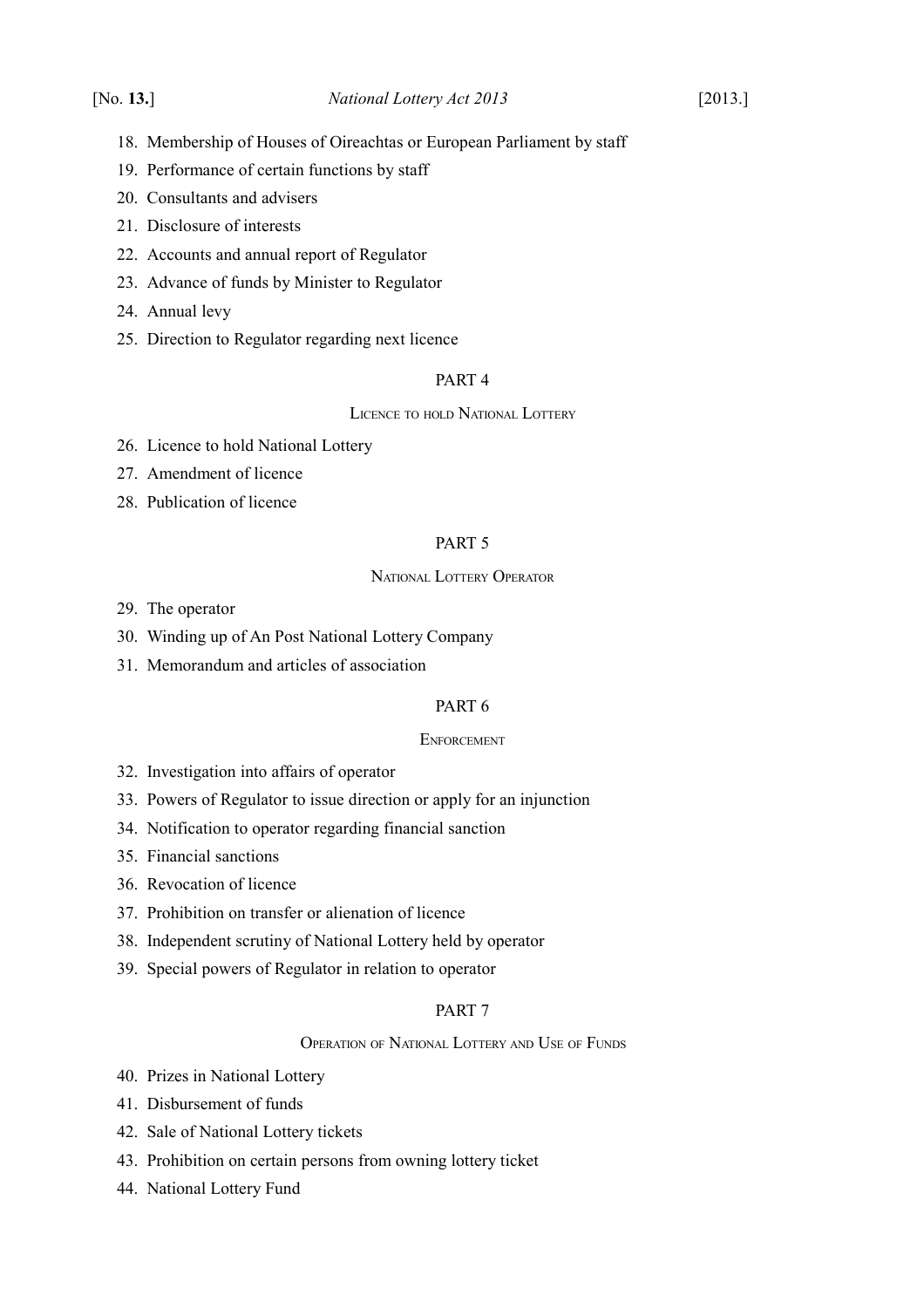- 45. [Schemes for lottery games in National Lottery](#page-25-1)
- 46. [Provisions relating to names "National Lottery" and "Irish National Lottery"](#page-25-0)

### [PART 8](#page-26-4)

### FURNISHING OF REPORTS AND [INFORMATION](#page-26-3) BY OPERATOR

- 47. [Furnishing by operator of annual report and information to Regulator](#page-26-2)
- 48. [Furnishing of information by the operator to the Regulator](#page-26-1)
- 49. [Sharing of Information with Revenue Commissioners and Department of Social Protection](#page-26-0)

# [PART 9](#page-27-3)

LOTTERIES - GAMING AND LOTTERIES ACTS [1956](#page-27-2) TO 2013

50. [Exemption of National Lottery from Gaming and Lotteries Acts 1956 to 2013](#page-27-1)

51. [Amendment of section 27 and 28 of Gaming and Lotteries Act 1956, etc.](#page-27-0)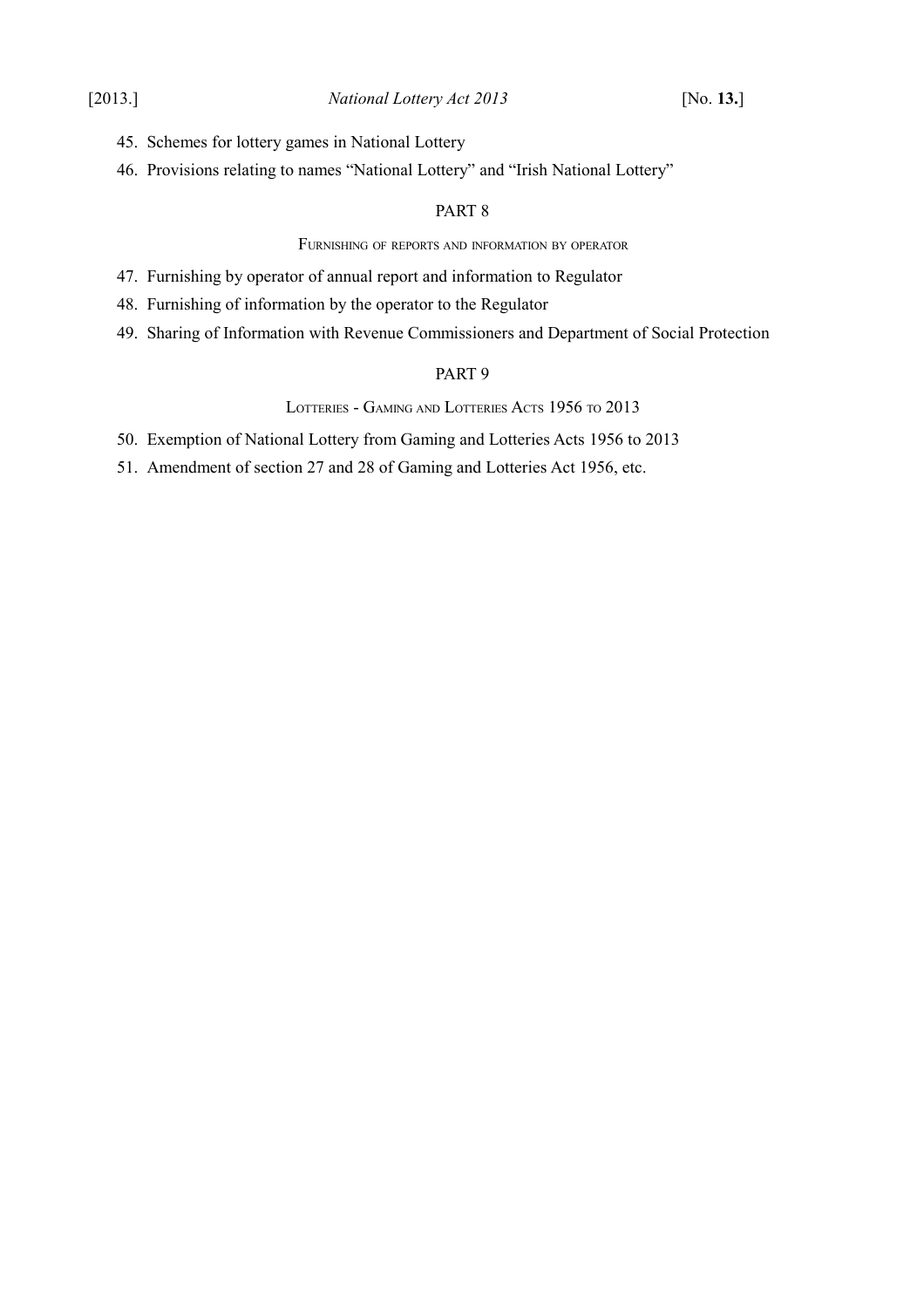#### ACTS REFERRED TO

Arts Act 2003 (No. 24) Carer's Leave Act 2001 (No. 19) Companies Act 1963 (No. 33) Companies Acts Courts Act 1981 (No. 11) European Parliament Elections Act 1997 (No. 2) Gaming and Lotteries Act 1956 (No. 2) Gaming and Lotteries Acts 1956 to 2003 Gaming and Lotteries Acts 1956 to 2012 Local Government Act 2001 (No. 37) Minimum Notice and Terms of Employment Acts 1973 to 2005 National Lottery Act 1986 (No. 28) Organisation of Working Time Act 1997 (No. 20) Parental Leave Act 1998 (No. 30) Protection of Employees (Fixed-Term Work) Act 2003 (No. 29) Protection of Employees (Part-Time Work) Act 2001 (No. 45) Public Service Pensions (Single Scheme and Other Provisions) Act 2012 (No. 37) Redundancy Payments Acts 1967 to 2011 Taxes Consolidation Act 1997 (No. 39) Terms of Employment (Information) Acts 1994 and 2012 Trade Marks Act 1996 (No. 6) Unfair Dismissals Acts 1977 to 2007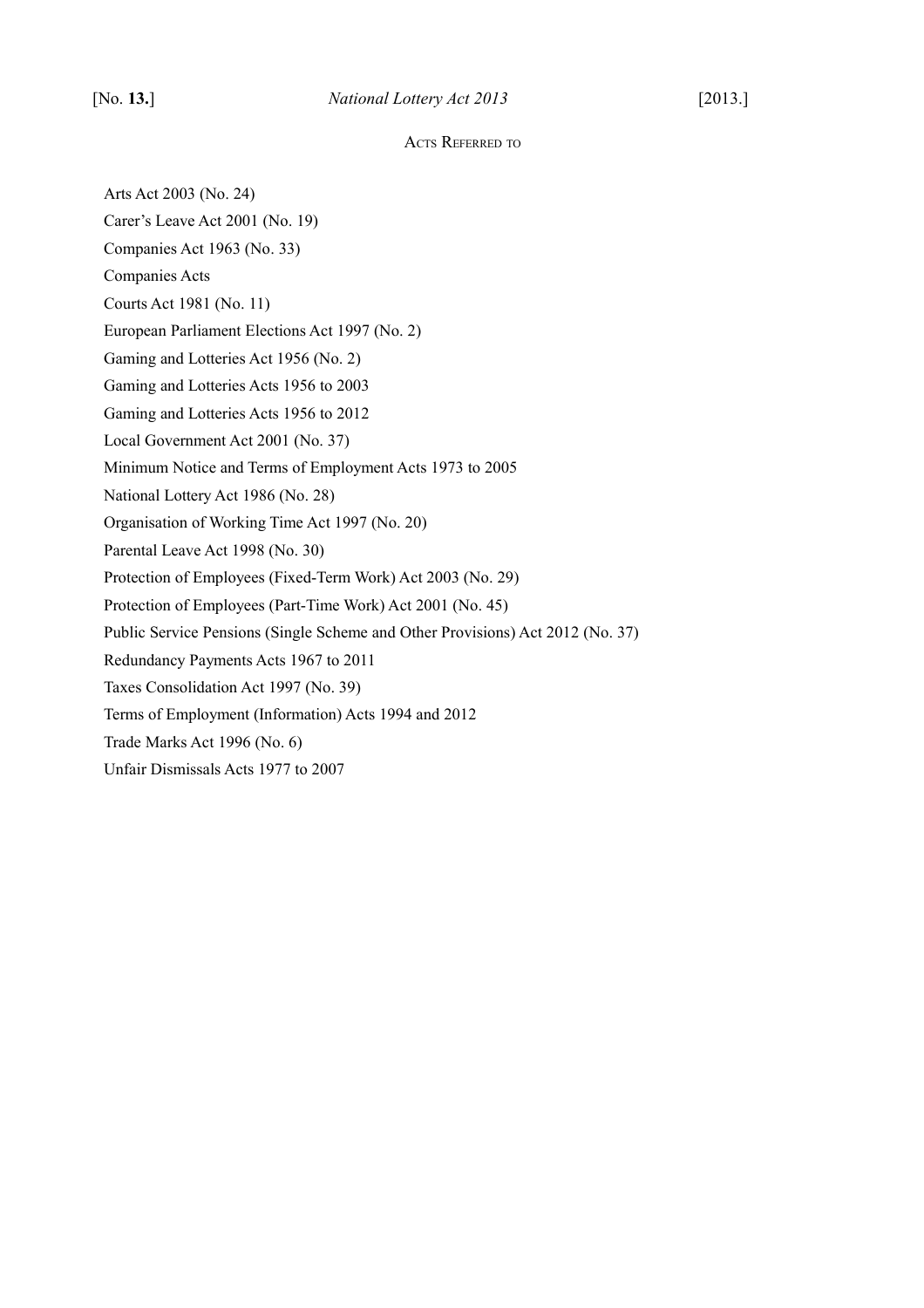

*Number* 13 *of 2013*

# **NATIONAL LOTTERY ACT 2013**

An Act to provide for the holding of a national lottery on behalf of the Minister for Public Expenditure and Reform, to establish the Office of the Regulator of the National Lottery and to define the functions of the Regulator, to repeal the National Lottery Act 1986, to amend sections 27 and 28 of the Gaming and Lotteries Act 1956 and to provide for connected matters. [14*th May*, *2013*]

# **Be it enacted by the Oireachtas as follows:**

# <span id="page-6-0"></span>PART 1

# <span id="page-6-3"></span>PRELIMINARY AND GENERAL.

# <span id="page-6-2"></span>**Short title, collective citation and commencement**

- <span id="page-6-5"></span><span id="page-6-4"></span>**1.** (1) This Act may be cited as the National Lottery Act 2013.
	- (2) The Gaming and Lotteries Acts 1956 to 2003 and *Part [9](#page-27-4)* may be cited together as the Gaming and Lotteries Acts 1956 to 2013.
	- (3) This Act comes into operation on such day or days as the Minister may by order or orders appoint either generally or with reference to any particular purpose or provision and different days may be so appointed for different purposes or provisions.
	- (4) An order under *subsection [\(3\)](#page-6-4)* may as respects the repeal of the [National Lottery Act](http://www.irishstatutebook.ie/1986/en/act/pub/0028/index.html) [1986](http://www.irishstatutebook.ie/1986/en/act/pub/0028/index.html) under *section [3](#page-7-3)* appoint different days for the repeal of different provisions of that Act or for the repeal for different purposes of such provisions.

# <span id="page-6-1"></span>**Interpretation**

**2.** In this Act—

"breach" in relation to this Act or a term or condition of a licence includes a failure to comply with it;

"central gaming system" comprises the secure core computer systems of hardware and software that validate and record all entries for National Lottery games and identify winning combinations;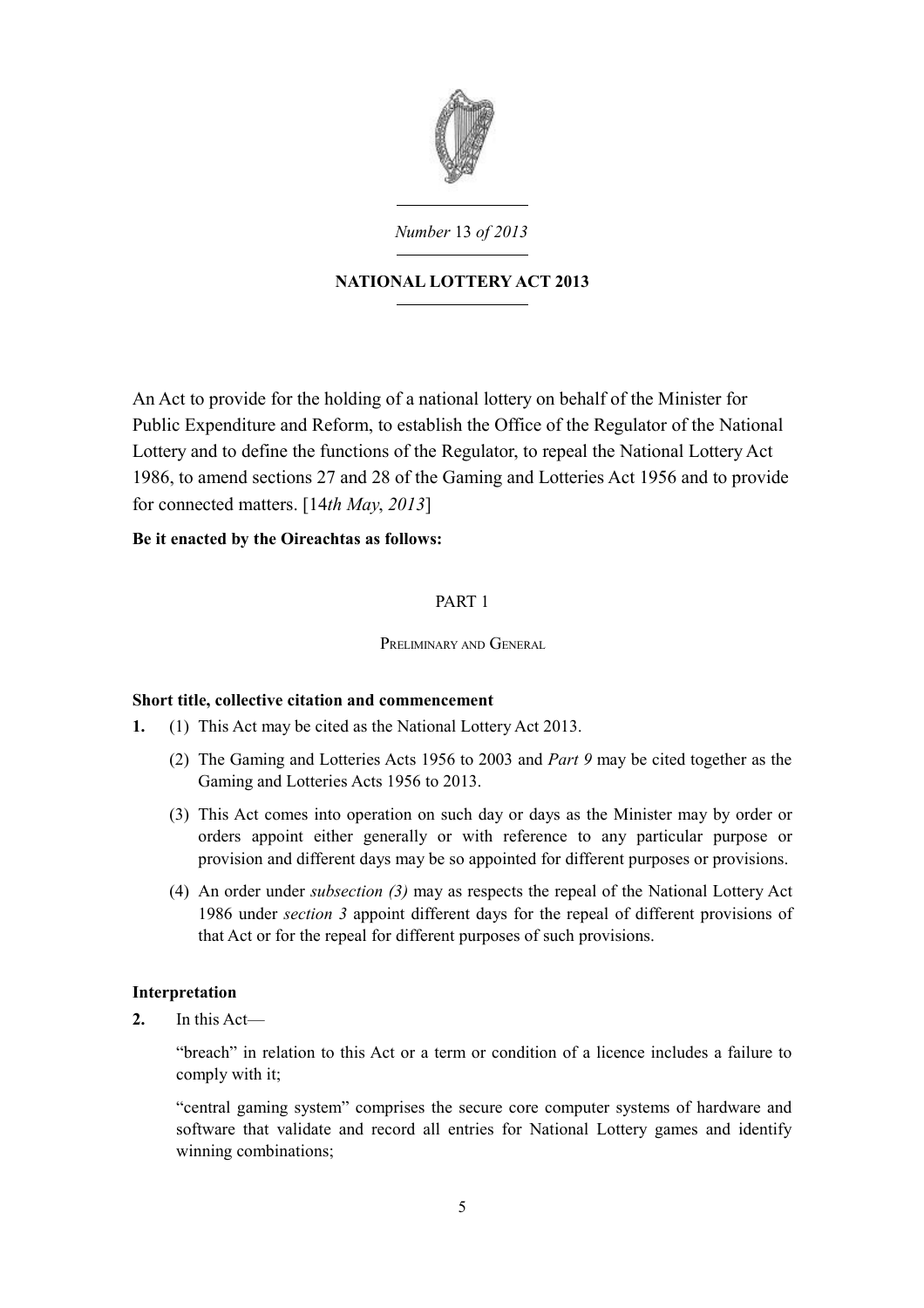"company" means a company formed under the Companies Acts;

"Fund" means National Lottery Fund continued by *section [44](#page-24-1)*;

"hold", in relation to a national lottery, includes establish, promote, organise and conduct;

"interactive channels" means communications over the internet that use any device from which the internet is able to be accessed;

"licence" means a licence granted under *section [26](#page-14-4)* to hold the National Lottery;

"licence holder" means the holder of a licence for the time being in force, and includes the operator where the operator is a subsidiary of the licence holder;

"lottery game" means any game, competition or other procedure, including those played by way of interactive channels on the internet, in which or whereby prizes (whether money prizes or otherwise) are distributed by lot or chance among persons participating in the game, competition or other procedure;

"manager" means a person appointed under *section [39](#page-21-2)[\(1\)](#page-21-1)* in relation to the operator;

"Minister" means Minister for Public Expenditure and Reform;

"National Lottery" means any lottery game or combination of lottery games held by the Regulator or held under a licence in accordance with the rules contained in a scheme under *section [45](#page-25-2)* in relation to that game or each of those games;

"National Lottery ticket" means a ticket entitling its owner to participate in the National Lottery including a ticket sold by way of interactive channels on the internet;

"operator" has the meaning assigned to it by *section [29](#page-15-4)*;

"Regulator" means Regulator of the National Lottery, or in the circumstances referred to in *section [8](#page-8-8)*, the Minister;

"subsidiary" in relation to a company, means a subsidiary of the company (within the meaning of section 155 of the [Companies Act 1963\)](http://www.irishstatutebook.ie/1963/en/act/pub/0033/index.html);

"winning ticket" means a ticket the owner of which is entitled to a prize in the National Lottery.

# <span id="page-7-2"></span>**Repeal**

<span id="page-7-3"></span>**3.** The [National Lottery Act 1986](http://www.irishstatutebook.ie/1986/en/act/pub/0028/index.html) is repealed.

# <span id="page-7-1"></span>**Laying of orders**

**4.** Every order made under this Act (other than an order under *section [1](#page-6-5)*) shall be laid before each House of the Oireachtas as soon as may be after it is made and, if a resolution annulling the order is passed by either such House within the next 21 days on which that House sits after the order is laid before it, the order is annulled, but without prejudice to the validity of anything previously done thereunder.

### <span id="page-7-0"></span>**Expenses**

**5.** The expenses of the Minister in the execution of this Act shall be paid out of moneys provided by the Oireachtas.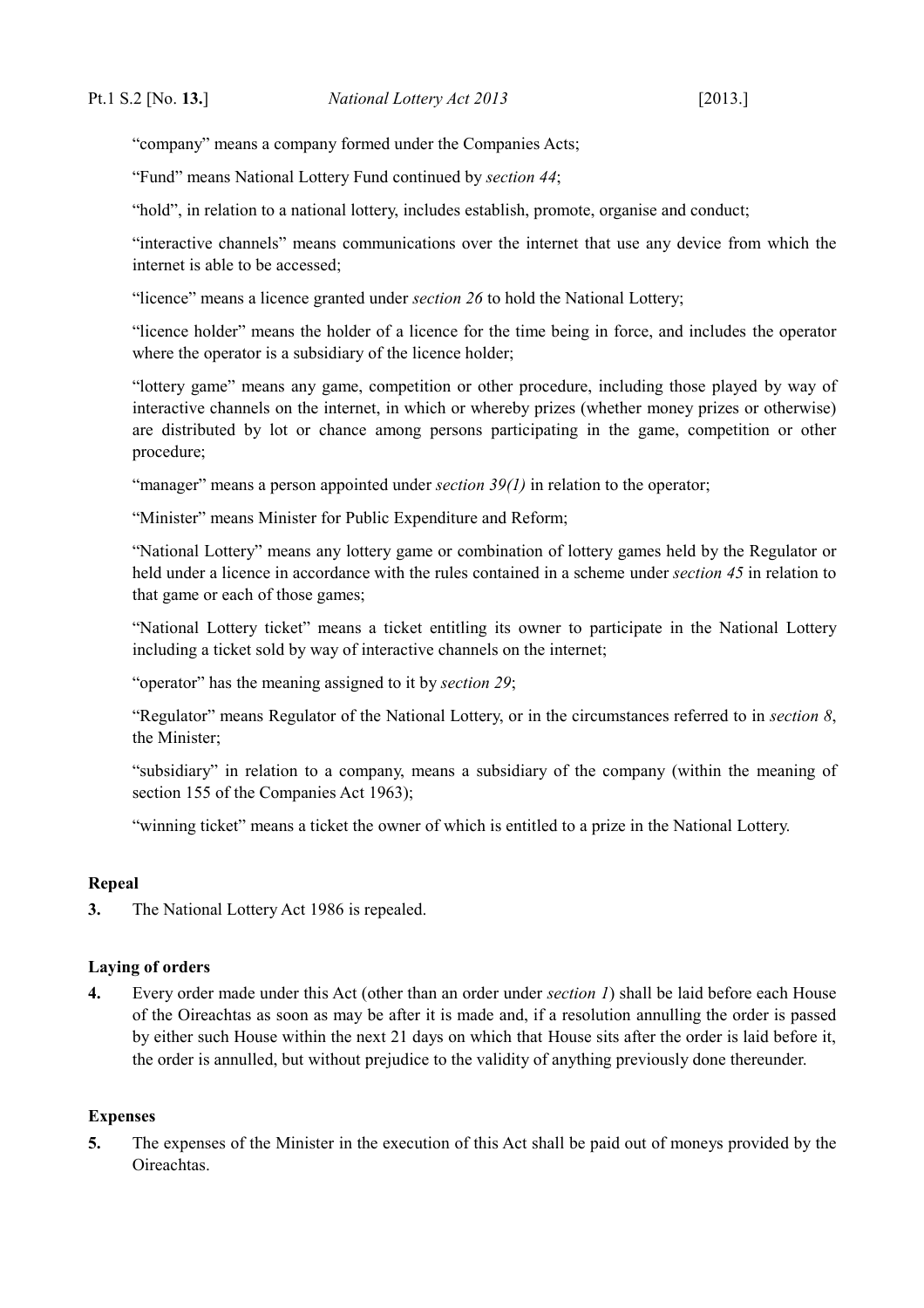# <span id="page-8-7"></span>PART 2

### <span id="page-8-6"></span>THE NATIONAL LOTTERY

### <span id="page-8-5"></span>**National Lottery**

- **6.** (1) There shall be a National Lottery held on behalf of the Minister in accordance with the provisions of this Act.
	- (2) Notwithstanding the repeal of the National Lottery Act 1986 by *section [3](#page-7-3)*, that Act continues to apply to the licence granted under that Act to An Post National Lottery Company until the termination of that company.

### <span id="page-8-4"></span>PART 3

### <span id="page-8-3"></span>REGULATOR OF THE NATIONAL LOTTERY

### <span id="page-8-2"></span>**National Lottery Regulator**

- <span id="page-8-10"></span>**7.** (1) There stands established the office of Regulator of the National Lottery and the holder of the office shall be known as the Regulator of the National Lottery and is referred to subsequently in this Act as the Regulator and whose functions are set out in this Act.
	- (2) The Regulator shall be appointed by the Minister on such terms and conditions, including remuneration, as the Minister may determine.
	- (3) The Regulator shall, subject to this Act, be independent in the performance of his or her functions.

### <span id="page-8-1"></span>**Minister to act as Regulator when position of Regulator is vacant**

- <span id="page-8-8"></span>**8.** The Minister shall perform the functions of the Regulator—
	- (a) until the appointment under *section [7](#page-8-10)* of a person to hold the office of the Regulator, or
	- (b) where the person who holds that office ceases to hold the office, until a person to be his or her successor to hold the office has been appointed under *section [7](#page-8-10)*.

### <span id="page-8-0"></span>**Functions of Regulator**

- <span id="page-8-9"></span>**9.** (1) The principal function of the Regulator shall be to procure the holding of the National Lottery—
	- (a) by a person under a licence, or
	- (b) where no licence is in force, under *section [10](#page-9-4)*.
	- (2) The Regulator shall exercise his or her functions under this Act in such manner he or she considers the most likely to ensure—
		- (a) that the National Lottery is run with all due propriety,
		- (b) that the interests of participants in the National Lottery are protected, and
		- (c) that the long term sustainability of the National Lottery is safeguarded.
	- (3) Subject to *subsection [\(2\)](#page-8-9)*, the Regulator shall in exercising his or her functions seek to ensure that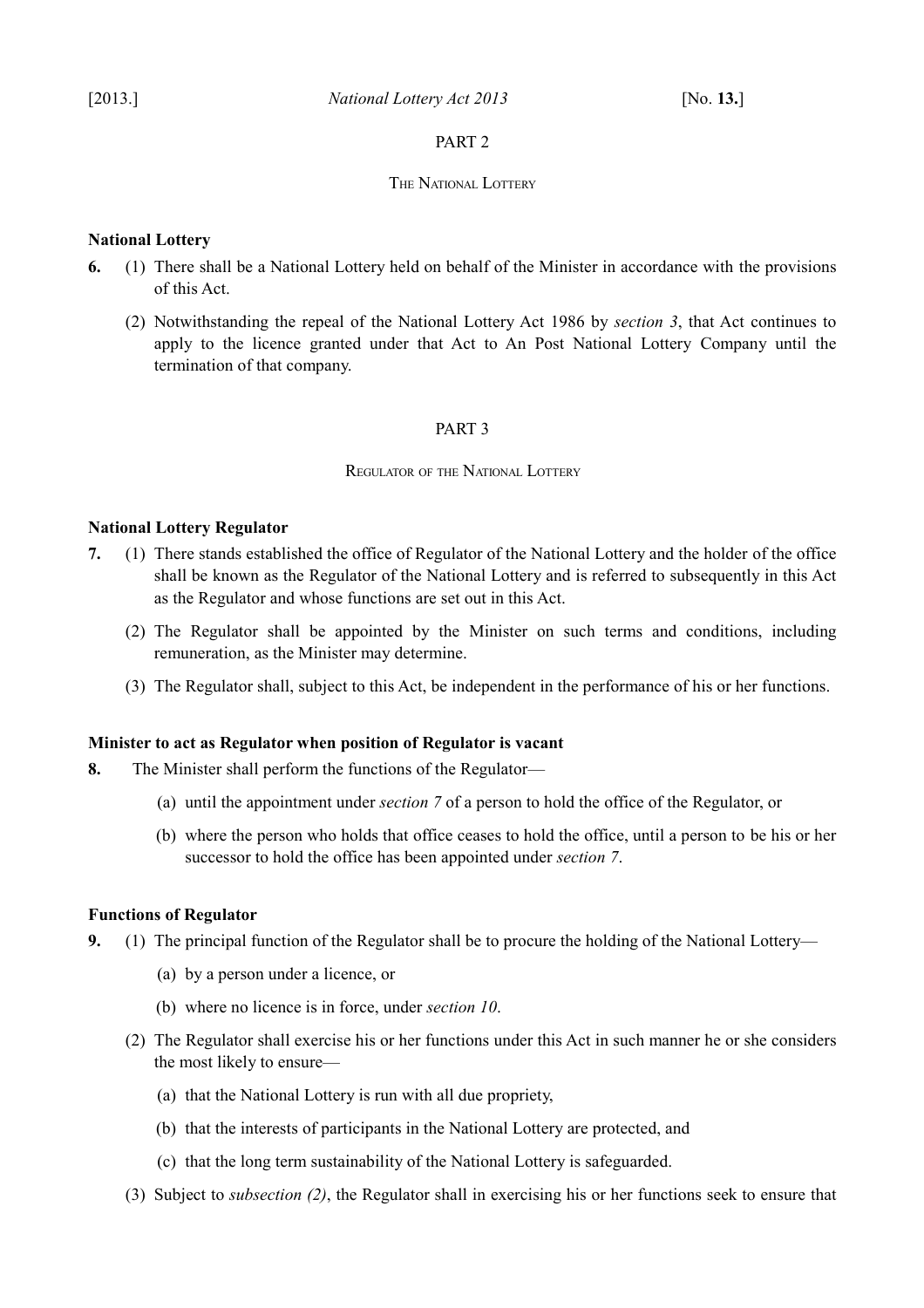revenues allocated to the purposes, as provided for in *section [41](#page-22-5)*, are as great as possible subject to any terms in this regard contained in the licence.

- (4) The Regulator shall monitor and enforce compliance by the operator with this Act and the terms and conditions of the licence granted to the operator.
- (5) The Regulator may exercise the enforcement rights of any trade mark of the National Lottery under the Trade Marks Act 1996 or exercise such rights jointly with the licence holder.

### <span id="page-9-3"></span>**Power of Regulator to hold or procure holding of National Lottery when licence is not in force**

- <span id="page-9-4"></span>**10.** (1) The Regulator may hold or procure the holding of the National Lottery on behalf of the Minister in accordance with this Act, but the Regulator shall not hold or procure the holding of a lottery game at a time when a licence is in force.
	- (2) The Regulator shall have all such powers as may be necessary or expedient for the purposes of the holding or procurement of the holding by him or her of the National Lottery and this Act shall, as respects the National Lottery if and when it is held by the Regulator, apply and have effect with any necessary modifications or adaptations in relation to the National Lottery if and when it is so held and to the Regulator as they apply and have effect in relation to the National Lottery held by the operator and to the operator.

### <span id="page-9-2"></span>**Term of office of Regulator**

**11.** The term of office of a person appointed to be the Regulator shall be for such term not exceeding 7 years as the Minister may determine and he or she shall be eligible for re-appointment to the office for one additional term.

### <span id="page-9-1"></span>**Resignation and removal of Regulator**

- **12.** (1) The Regulator may at any time resign his or her office by giving notice in writing to the Minister of his or her intention to resign and any such resignation shall take effect as of the date upon which the Minister receives notice of the resignation.
	- (2) A Regulator may be removed from office by the Minister—
		- (a) if, in his or her opinion, the Regulator has become incapable through ill health of effectively performing his or her duties, or
		- (b) for stated misbehaviour.
	- (3) In removing the Regulator, the Minister shall give a statement of the reason or reasons for the removal to the Regulator and the statement of reasons shall be laid before each House of the Oireachtas.

### <span id="page-9-0"></span>**Restrictions relating to Regulator**

- **13.** The Regulator shall cease to be the Regulator where he or she—
	- (a) is nominated as a member of Seanad Éireann,
	- (b) is nominated as a candidate for election as a member of Dáil Éireann, Seanad Éireann or to the European Parliament, or
	- (c) is regarded pursuant to Part XIII of the Second Schedule to the [European Parliament Elections](http://www.irishstatutebook.ie/1997/en/act/pub/0002/index.html)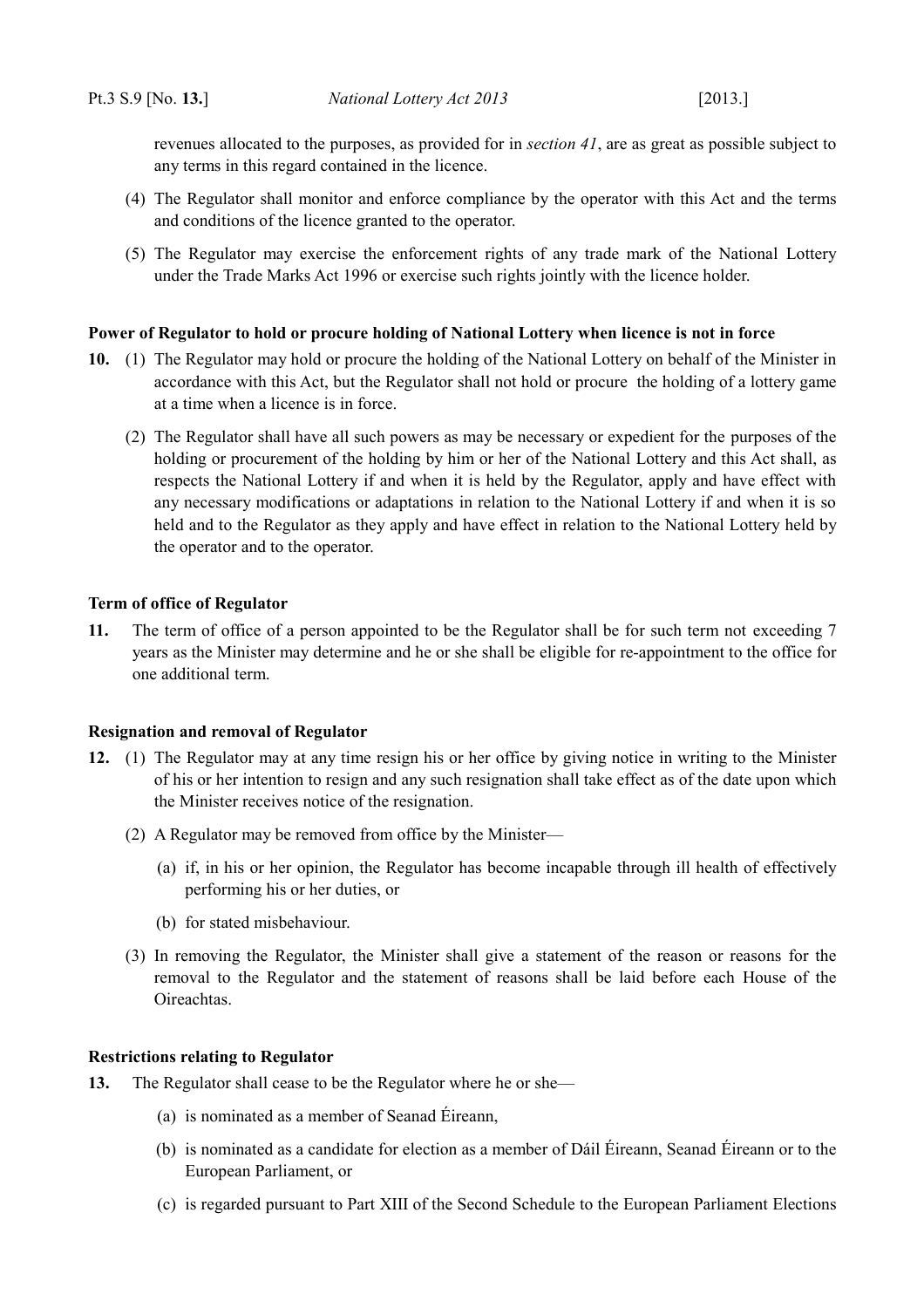[Act 1997,](http://www.irishstatutebook.ie/1997/en/act/pub/0002/index.html) as having been elected to the European Parliament to fill a vacancy.

### <span id="page-10-3"></span>**Disqualification of persons from becoming Regulator**

- **14.** (1) A person who is, for the time being, entitled under the standing orders of either House of the Oireachtas to sit in either House or who is a member of the European Parliament shall, while he or she is so entitled or is such a member, be disqualified from becoming the Regulator.
	- (2) A person who is—
		- (a) a member of a local authority (within the meaning of the [Local Government Act 2001\)](http://www.irishstatutebook.ie/2001/en/act/pub/0037/index.html) shall be disqualified from becoming the Regulator, or
		- (b) the Regulator shall cease to be the Regulator where he or she becomes a member of such a local authority.

### <span id="page-10-2"></span>**Prohibition on former Regulator from accepting office, etc., for 12 months**

- <span id="page-10-4"></span>**15.** (1) For a period of 12 months after a person has ceased to be the Regulator, such a person shall not accept any office, consultancy or employment where, in the course of such office, consultancy or employment, the person could or might use or disclose any confidential information acquired by him or her in the exercise of his or her functions of Regulator under this Act.
	- (2) The time period provided for in *subsection [\(1\)](#page-10-4)* does not apply for the purpose of precluding a person who has held the office of Regulator from—
		- (a) holding office or engagement in any employment in the Civil Service or any statutory regulatory body, or
		- (b) acting as a consultant to any Minister of the Government.

### <span id="page-10-1"></span>**Prohibition on Regulator holding other office or employment**

**16.** The Regulator shall not hold any other office or employment in respect of which emoluments are payable during his or her term of office.

### <span id="page-10-0"></span>**Staff of Regulator**

- **17.** (1) The Regulator may—
	- (a) with the consent of the Minister, determine the number, grading, remuneration and other conditions of service of staff (including persons transferred or seconded from a public service body and persons employed on a contract of service) to be appointed to the Office of the Regulator, and
	- (b) appoint, following an open competition or transfer from other areas of the Public Service, to be members of the staff (including in a part-time capacity or for a specified period or purpose) of the Regulator such persons as the Regulator may determine from time to time.
	- (2) Where a member of the staff of the Regulator has previous service in the civil service, such service shall be reckonable for the purposes of, but subject to any other exceptions or exclusions in—
		- (a) the Redundancy Payments Acts 1967 to 2011,
		- (b) the Minimum Notice and Terms of Employment Acts 1973 to 2005,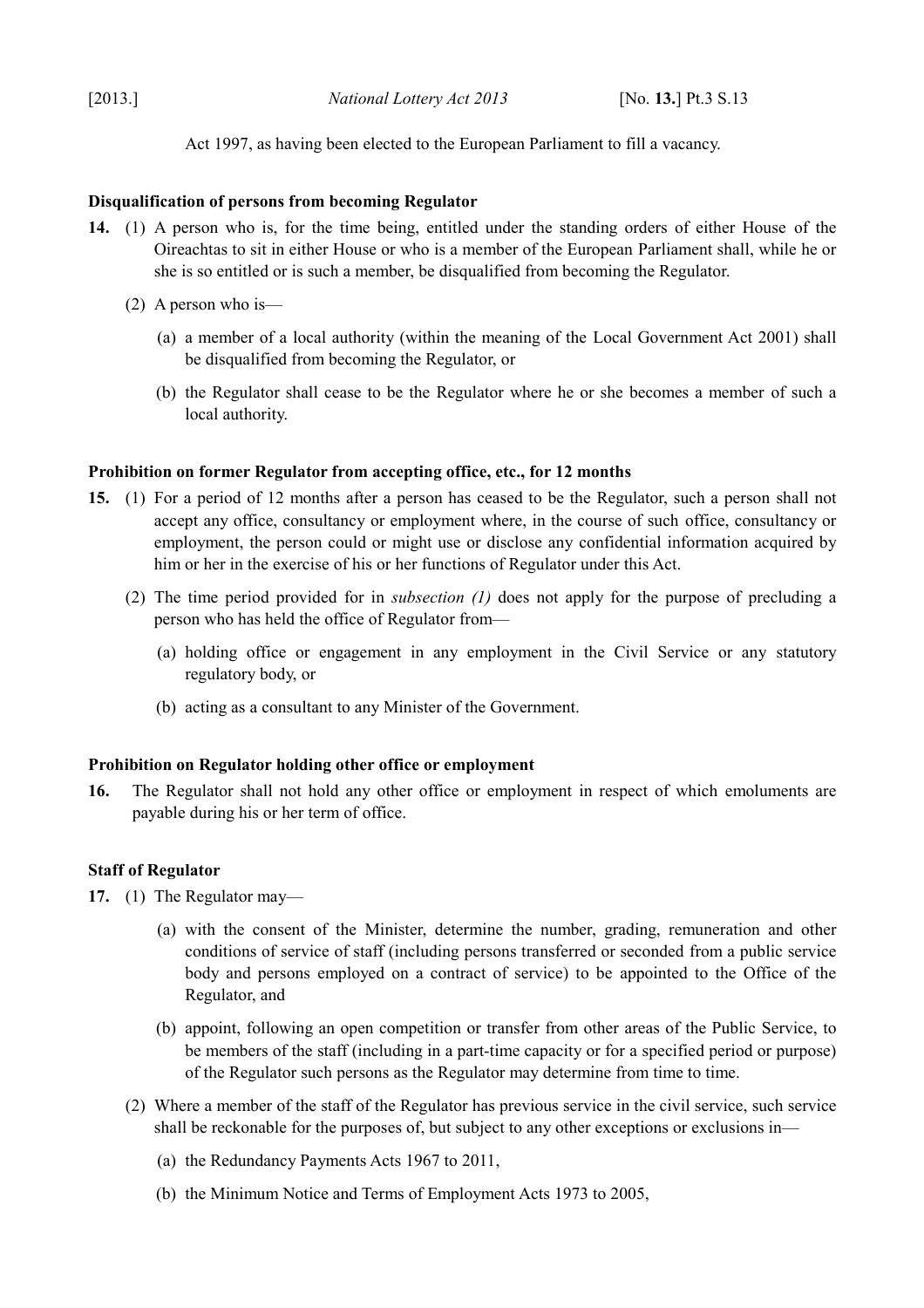- (c) the Unfair Dismissals Acts 1977 to 2007,
- (d) the Terms of Employment (Information) Acts 1994 and 2012,
- (e) the [Organisation of Working Time Act 1997,](http://www.irishstatutebook.ie/1997/en/act/pub/0020/index.html)
- (f) the [Parental Leave Act 1998,](http://www.irishstatutebook.ie/1998/en/act/pub/0030/index.html)
- (g) the [Carer's Leave Act 2001,](http://www.irishstatutebook.ie/2001/en/act/pub/0019/index.html)
- (h) the [Protection of Employees \(Part-Time Work\) Act 2001,](http://www.irishstatutebook.ie/2001/en/act/pub/0045/index.html) and
- (i) the [Protection of Employees \(Fixed-Term Work\) Act 2003.](http://www.irishstatutebook.ie/2003/en/act/pub/0029/index.html)
- (3) In this section "public service body" has the meaning assigned to it in section 5 of the [Public](http://www.irishstatutebook.ie/2012/en/act/pub/0037/index.html) [Service Pensions \(Single Scheme and Other Provisions\) Act 2012.](http://www.irishstatutebook.ie/2012/en/act/pub/0037/index.html)

### <span id="page-11-2"></span>**Membership of Houses of Oireachtas or European Parliament by staff**

<span id="page-11-3"></span>**18.** (1) Where a person who is a member of the staff of or employed by the Regulator is—

- (a) nominated as a member of Seanad Éireann,
- (b) elected as a member of either House of the Oireachtas or to the European Parliament, or
- (c) regarded pursuant to Part XIII of the Second Schedule to the [European Parliament Elections](http://www.irishstatutebook.ie/1997/en/act/pub/0002/index.html) [Act 1997,](http://www.irishstatutebook.ie/1997/en/act/pub/0002/index.html) as having been elected to the European Parliament to fill a vacancy,

he or she shall upon that happening stand seconded from his or her employment by the Regulator and shall not be paid by, or be entitled to receive from, the Regulator remuneration or allowances in respect of the period commencing on such nomination or election, or when he or she is so regarded as having been elected, as the case may be, and ending when he or she ceases to be a member of either House or such Parliament.

- (2) A person who is, for the time being, entitled under the Standing Orders of either House of the Oireachtas to sit in either House or who is a member of the European Parliament shall, while he or she is so entitled or is such a member, be disqualified from becoming a member of the staff of the Regulator.
- (3) Without prejudice to the generality of *subsection [\(1\)](#page-11-3)*, that subsection shall be read as prohibiting, among other things, the reckoning of a period mentioned in that subsection as service with the Regulator for the purposes of any superannuation benefits.

# <span id="page-11-1"></span>**Performance of certain functions by staff**

**19.** The exercise of functions of the Regulator may be carried out by or through any member of the staff or officer of the Regulator authorised in that behalf by the Regulator.

# <span id="page-11-0"></span>**Consultants and advisers**

- **20.** (1) The Regulator may, from time to time, engage such consultants or advisers as he or she may consider necessary to assist him or her in the discharge of his or her functions under this Act.
	- (2) Any fees due to a consultant or adviser engaged under this section shall form part of the expenses of the Regulator.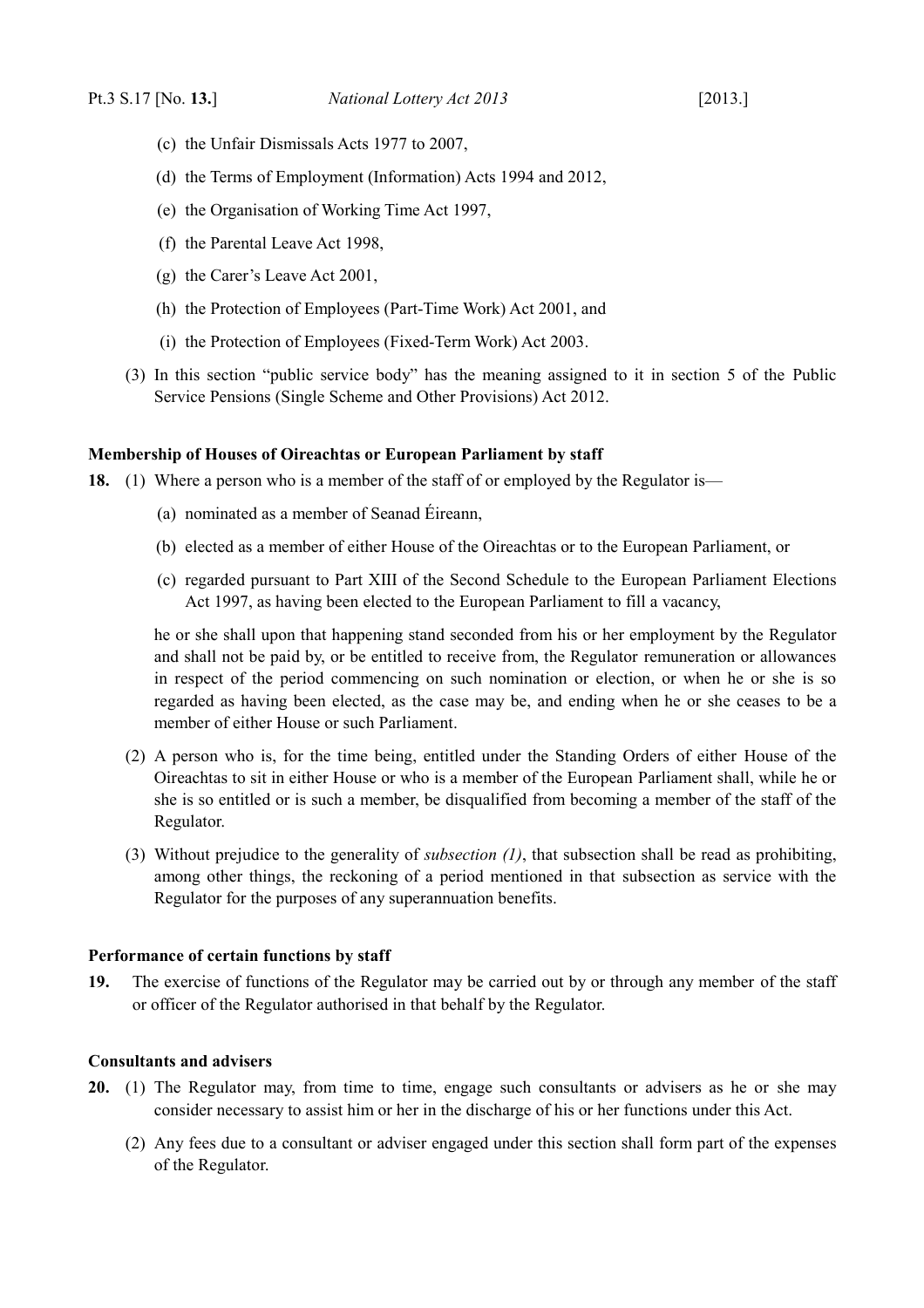# <span id="page-12-1"></span>**Disclosure of interests**

- <span id="page-12-3"></span><span id="page-12-2"></span>**21.** (1) Where the Regulator, a member of the staff of the Regulator, or a consultant, adviser or other person engaged by the Regulator, has a pecuniary interest or other beneficial interest in, or material to, any matter which falls to be considered by the Regulator, he or she—
	- (a) shall disclose to the Regulator or, where the disclosure is required of the Regulator, disclose to the Minister, the nature of his or her interest in advance of any consideration of the matter,
	- (b) shall neither influence nor seek to influence a decision in relation to the matter, and
	- (c) shall take no part in any consideration of the matter, unless there are compelling reasons requiring him or her to do so.
	- (2) For the purposes of this section but without prejudice to the generality of *subsection [\(1\)](#page-12-2)*, a person shall be regarded as having a beneficial interest if—
		- (a) he or she or any nominee of his or her is a member of a company or any other body which has a beneficial interest in, or material to, a matter referred to in that subsection,
		- (b) he or she is in partnership with or is in the employment of a person who has a beneficial interest in, or material to, such a matter, or
		- (c) he or she is a party to any arrangement or agreement (whether or not enforceable) concerning land to which such a matter relates.
	- (3) For the purposes of this section, a person shall not be regarded as having a beneficial interest in, or material to, any matter by reason only of an interest of his or her or of any company or of any other body or person mentioned in *subsection [\(2\)](#page-12-3)* which is so remote or insignificant that it cannot reasonably be regarded as likely to influence a person in considering, discussing or voting on, any question with respect to the matter, or in performing any function in relation to that matter.
	- (4) Where a question arises as to whether or not a course of conduct, if pursued by a person, would be a failure by him or her to comply with the requirements of *subsection [\(1\)](#page-12-2)*, the question shall be determined by the Regulator or, in the case of the Regulator, by the Minister.
	- (5) Where a disclosure is made to the Regulator, particulars of the disclosure shall be recorded in the minutes of any meeting concerned.
	- (6) Where a person, other than the Regulator, referred to in this section fails to make a disclosure in accordance with this section, the Regulator shall decide the appropriate action (including removal from office or termination of contract) to be taken.
	- (7) Where the Regulator fails to make a disclosure in accordance with this section, the Minister shall decide the appropriate action (including removal from office) to be taken.

# <span id="page-12-0"></span>**Accounts and annual report of Regulator**

- <span id="page-12-4"></span>**22.** (1) The Regulator shall keep in such form as may be approved of by the Minister, all proper and usual accounts of all moneys received or expended by him or her and all such special accounts (if any) as the Minister may direct.
	- (2) Accounts kept in pursuance of this paragraph in respect of each year shall be submitted by the Regulator in the following year on a date (not later than 4 months following the end of the financial year) to the Comptroller and Auditor General for audit and, as soon as may be after the audit, a copy of those accounts, or of such extracts from those accounts as the Minister may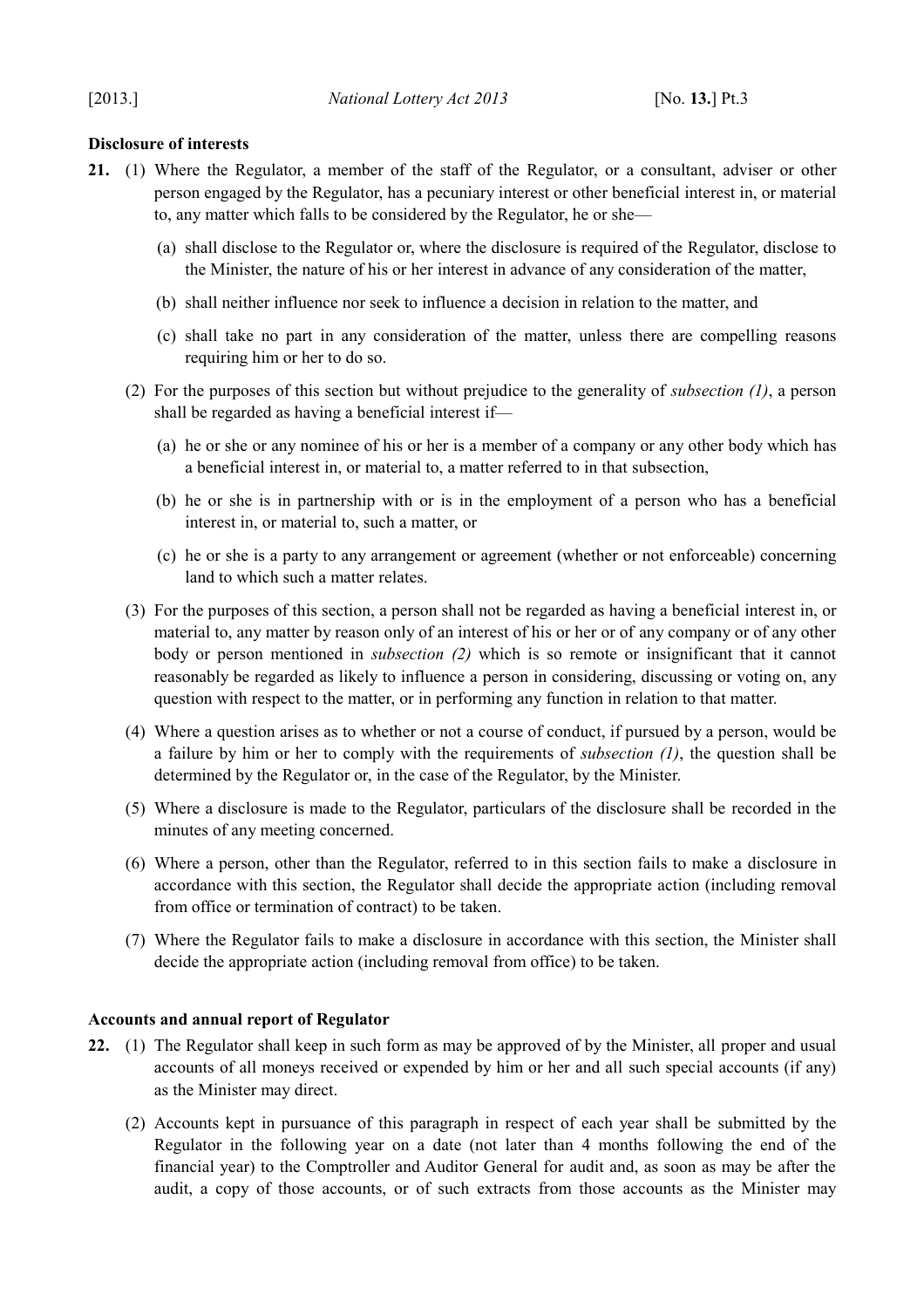specify, together with the report of the Comptroller and Auditor General on the accounts, shall be presented by the Regulator to the Minister who shall cause copies of the documents presented to him or her to be laid before each House of the Oireachtas.

- (3) The Regulator shall, when presenting the report referred to in *subsection [\(2\)](#page-12-4)* to the Minister, present a report to the Minister in relation to the performance of his or her functions in the previous financial year and shall cause a copy of the report to be laid before each House of the Oireachtas.
- (4) The Regulator shall appear before the Oireachtas Committee having functions relating to the National Lottery when requested to do so by that Committee.

# <span id="page-13-2"></span>**Advance of funds by Minister to Regulator**

- <span id="page-13-4"></span>**23.** (1) The Minister may, from time to time, advance to the Regulator out of moneys provided by the Oireachtas such sums as the Minister may determine for the purposes of expenditure by the Regulator in the performance of his or her functions.
	- (2) The sums to be advanced under *subsection [\(1\)](#page-13-4)* shall be expended solely for the purpose and exercise of the functions conferred on the Regulator by this Act.
	- (3) The Regulator shall pay to the Minister, on every sum advanced to the Regulator under this Act, interest from the date of the advance of such sum until the same is repaid at such rate and in such manner as shall be appointed by the Minister at the time of the advance and at such rate as may be determined from time to time, and such rate of interest shall not at any time exceed that fixed by an order under section 20 of the [Courts Act 1981.](http://www.irishstatutebook.ie/1981/en/act/pub/0011/index.html)

# <span id="page-13-1"></span>**Annual levy**

- <span id="page-13-6"></span>**24.** (1) For the purpose of meeting expenses properly incurred by the Regulator in the discharge of his or her functions, a licence shall provide for the payment by the operator of an annual levy to the Regulator.
	- (2) In this section "expenses" includes the salaries of the Regulator and members of the staff and other employees of the Regulator.

# <span id="page-13-0"></span>**Direction to Regulator regarding next licence**

- <span id="page-13-5"></span><span id="page-13-3"></span>**25.** (1) Not later than 2 years before a licence is due to expire or at any time in the case of a revocation of a licence under *section [36](#page-19-1)* or in the circumstances mentioned in *subsection [\(3\)](#page-13-3)*, the Minister may issue a direction to the Regulator in relation to the next licence to be granted by the Regulator following the expiry of the existing licence setting out—
	- (a) the duration of the next licence and its terms and conditions (including matters necessary or expedient in the public interest),
	- (b) the financial arrangements regarding the award of the next licence, and
	- (c) the terms of the competition for the grant of the licence.
	- (2) A licence issued by the Regulator following any such direction shall be in accordance with the direction.
	- (3) In this section, a reference to a licence includes, where the Minister, acting as the Regulator under *section [8](#page-8-8)*, has not granted a licence under *section [26](#page-14-4)* before the appointment of a person as the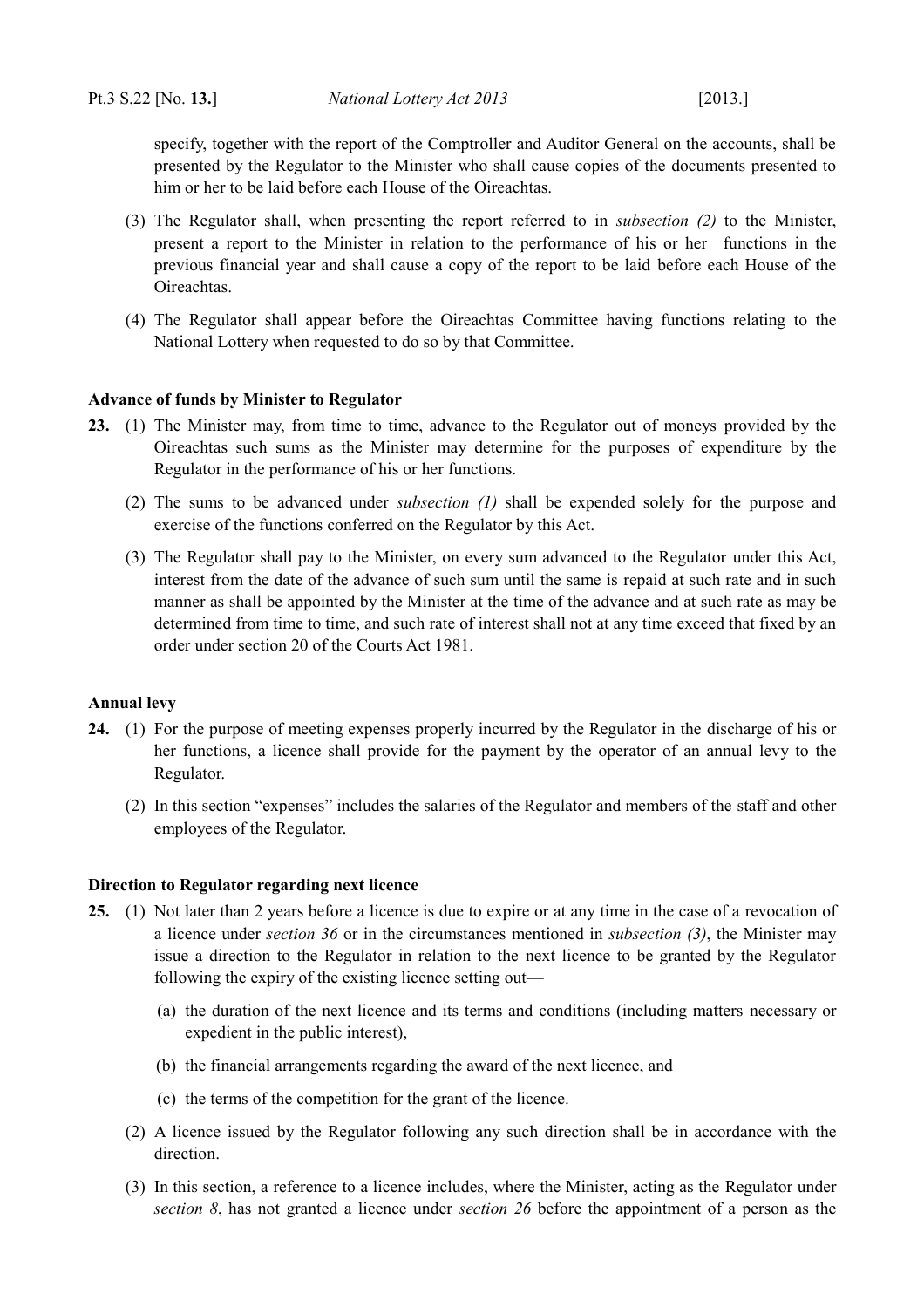Regulator under *section [7](#page-8-10)*, a reference to the licence granted under section 3 of the National Lottery Act 1986.

# <span id="page-14-3"></span>PART 4

### <span id="page-14-2"></span>LICENCE TO HOLD NATIONAL LOTTERY

### <span id="page-14-1"></span>**Licence to hold National Lottery**

- <span id="page-14-6"></span><span id="page-14-4"></span>**26.** (1) The Regulator shall hold a competition in respect of the grant of a licence to a person to hold the National Lottery in accordance with a direction under *section [25](#page-13-5)*.
	- (2) The Regulator may draw up a draft of a licence to be issued as part of the competition referred to in *subsection (1)*. The draft shall be submitted to the Minister for his or her approval before being issued.
	- (3) Following a competition in accordance with *subsection [\(1\)](#page-14-6)*, the Regulator may grant a licence to a person authorising the holding on behalf of the Minister of the National Lottery.
	- (4) Not more than one licence granted under this section shall be in force at any one time.
	- (5) The Regulator shall not grant a licence to a person, unless the person is a company and the Regulator is satisfied as to the suitability and competence of the person to hold, or, as the case may be, procure the holding of the National Lottery.
	- (6) The licence shall be in writing and shall be expressed to authorise the licence holder to hold or procure the holding of the National Lottery on behalf of the Minister.
	- (7) The licence holder shall hold the National Lottery or shall procure the holding of the National Lottery through a company, being a subsidiary of the licence holder specified in the licence in accordance with *section [29](#page-15-4)[\(1\)](#page-15-5)*.
	- (8) The Regulator may, in accordance with a direction under *section [25](#page-13-5)*, attach to a licence, prior to it being granted, such terms and conditions as he or she considers necessary or expedient.
	- (9) The licence shall contain a code of practice regarding the operation of the National Lottery to be complied with by the operator.
	- (10) A code of practice for the purposes of *subsection [\(9\)](#page-14-5)* may be adapted from a code of practice published by another person (whether within the State or otherwise).
	- (11) The licence holder shall assist and co-operate with the holder of any subsequent licence in the establishment of the facilities necessary for the operation of the National Lottery.

# <span id="page-14-5"></span><span id="page-14-0"></span>**Amendment of licence**

- <span id="page-14-7"></span>**27.** (1) Subject to this section, the Regulator may, at any time during the operation of a licence, after consulting with the licence holder, or on foot of an application in writing by the licence holder (which the Regulator may accept with or without amendments) by notice in writing given to the licence holder, amend or insert into it or delete from it such terms or conditions as the Regulator sees fit.
	- (2) The Regulator may not amend a licence regarding—
		- (a) the duration of its period of operation,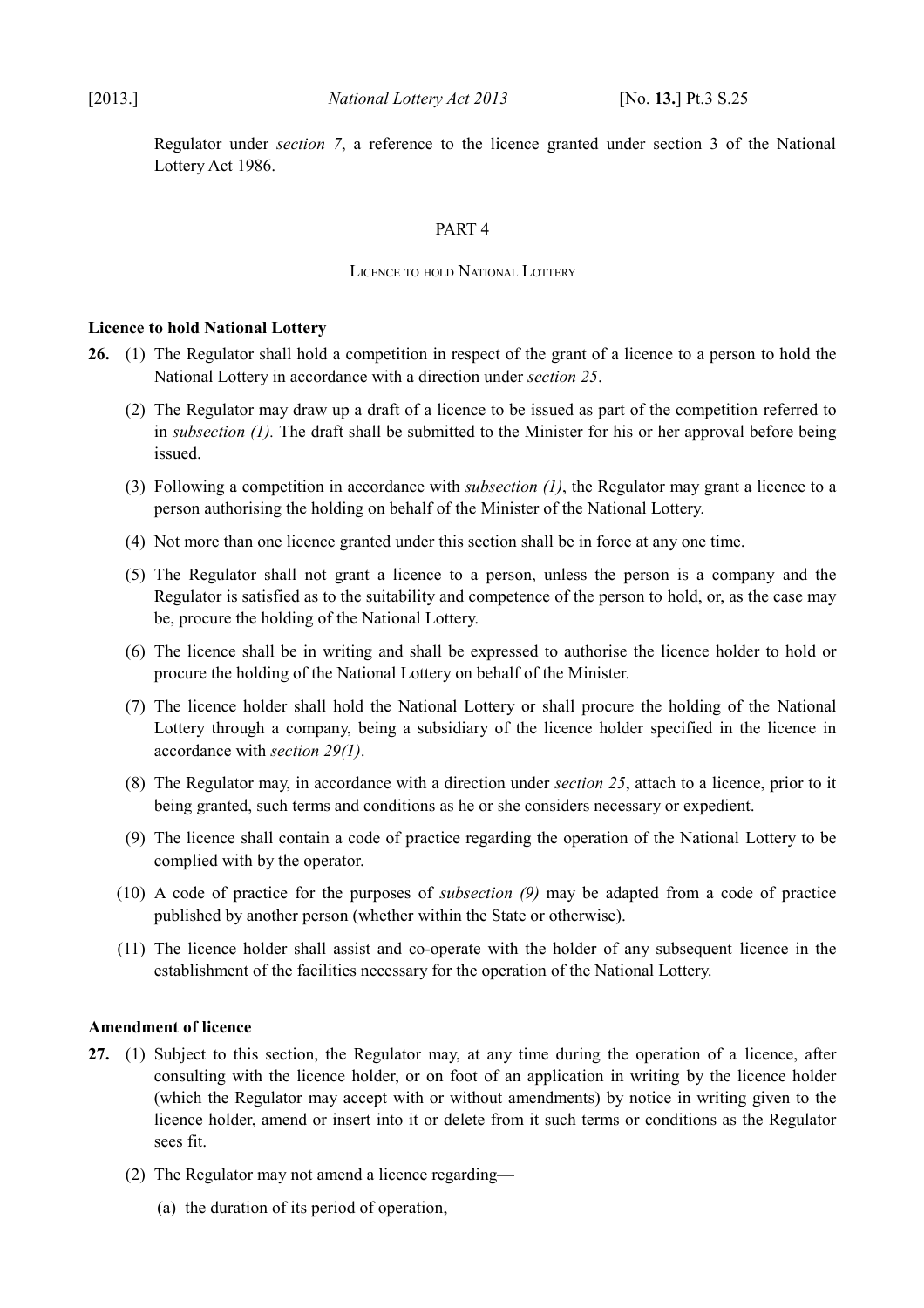- (b) provisions governing the payment for good causes included in the licence,
- (c) provisions governing the rate of commission payable to retailers included in the licence, or
- (d) any list of prohibited games included in the licence.
- (3) The Regulator may amend the terms or conditions of a licence only with the written consent of the licence holder where the licence provides that the term in question may only be altered with the consent of the licence holder.
- (4) Where the Regulator is considering amending the licence he or she shall afford the licence holder an opportunity to make representations.
- (5) The licence holder may appeal an amendment to the licence, other than an amendment to which the operator has already given his or her consent under this section, to the High Court.

### <span id="page-15-3"></span>**Publication of licence**

- <span id="page-15-6"></span>**28.** (1) Subject to *subsection [\(3\)](#page-15-6)*, the Regulator shall publish details of a licence or a code of practice under it.
	- (2) In the event of a licence being amended under *section [27](#page-14-7)*, details of the amendment shall be published by the Regulator subject to *subsection [\(3\)](#page-15-6)*.
	- (3) Any details of a licence, including amendments to it, deemed by the Regulator to be commercially sensitive shall not be published unless the Regulator considers that there is an overriding public interest compelling him or her to do so.
	- (4) In the event of the Regulator deeming that details of a licence which are deemed by him or her to be commercially sensitive should be published in the public interest, he or she shall give the licence holder notice of his or her intention to do so and afford the licence holder an opportunity to make representations.
	- (5) In this section "commercially sensitive information" means—
		- (a) trade secrets of a person,
		- (b) financial, commercial, scientific or technical or other information whose disclosure could reasonably be expected to result in a material financial loss or gain to the person to whom the information relates, or could prejudice the competitive position of that person in the conduct of his or her profession or business or otherwise in his or her occupation, or
		- (c) information whose disclosure could prejudice the conduct or outcome of contractual or other negotiations of the person to whom the information relates.

# <span id="page-15-2"></span>PART 5

#### <span id="page-15-1"></span>NATIONAL LOTTERY OPERATOR

### <span id="page-15-0"></span>**The operator**

- <span id="page-15-5"></span><span id="page-15-4"></span>**29.** (1) The licence holder shall—
	- (a) be formed as a company, or
	- (b) if the holder is (at the time of the application for the licence) a company or a company formed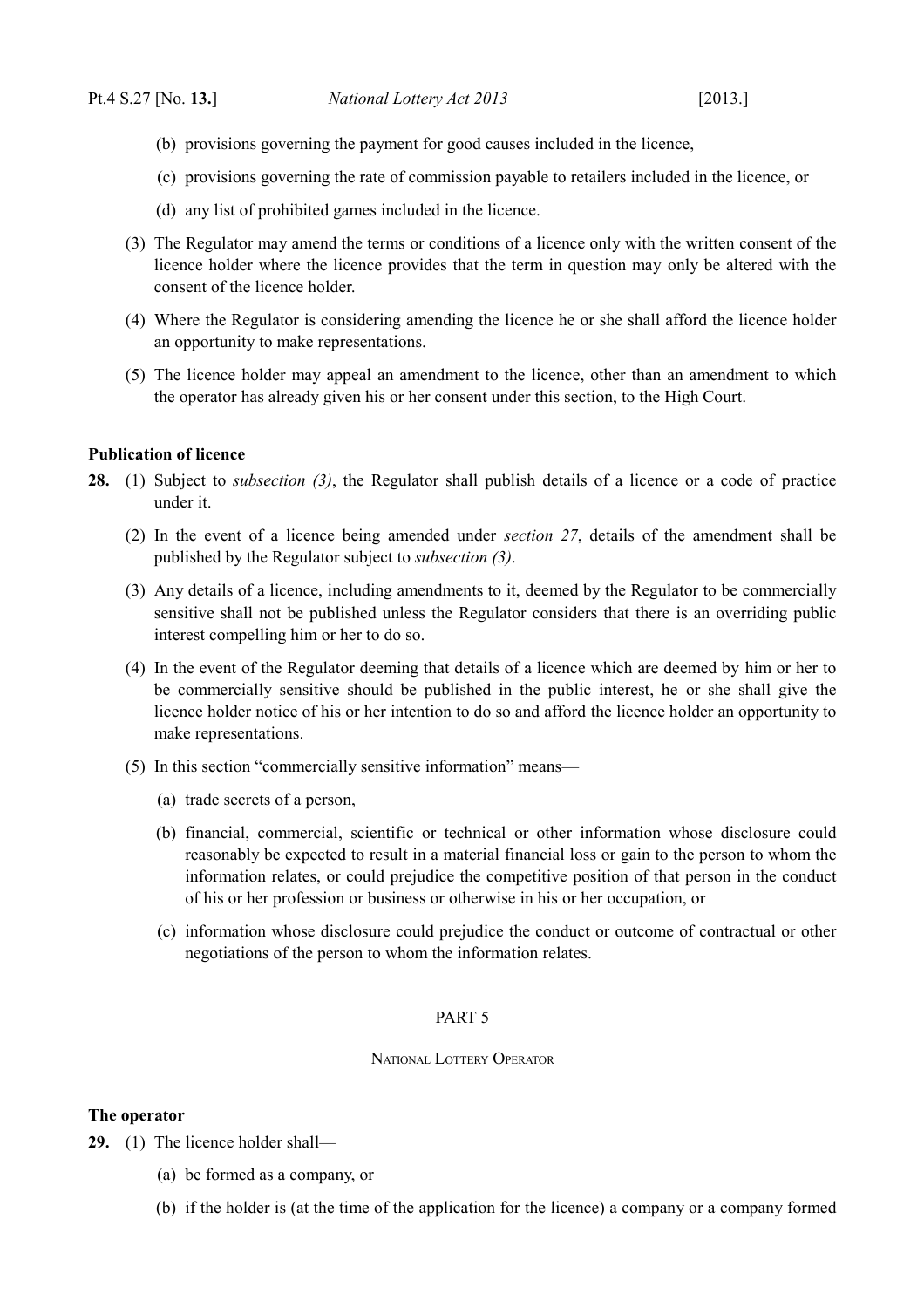in another jurisdiction, form a company,

for the sole purpose of operating the National Lottery in accordance with the terms and conditions of the licence and is referred to in this Act as the "operator".

- <span id="page-16-4"></span>(2) The sole object of the operator shall be the holding of the National Lottery under the licence, and the doing of all such other things as are incidental or conducive to the attainment of that object.
- (3) Notwithstanding *subsection [\(2\)](#page-16-4)* lottery infrastructure may be availed of in circumstances where it is of benefit to the community or is in the public interest but this may only be done by agreement between the Regulator and operator following a proposal by the Minister.
- (4) On or in contemplation of the expiry or revocation of the licence held by the licence holder, the Regulator may issue a direction in writing to the licence holder that with effect from such expiry or revocation, or such later date as the Regulator may specify, the company formed by the licence holder under this section to hold the National Lottery be wound up.
- (5) A licence shall provide for arrangements in respect of shareholders of the operator and other connected parties connected with the licence.

# <span id="page-16-1"></span>**Winding up of An Post National Lottery Company**

- <span id="page-16-3"></span><span id="page-16-2"></span>**30.** (1) The Minister may make an order providing for the winding up of An Post National Lottery Company on a date specified in the order.
	- (2) On the making of an order under *subsection [\(1\)](#page-16-3)* by the Minister, the interest in any property, whether real or personal, held by An Post National Lottery Company in trust for the State, and the consideration for the acquisition of which consists, directly or indirectly, wholly or partly of any of the proceeds of the National Lottery, shall be transferred to the Minister.
	- (3) The Minister may, at his or her discretion permit the operator to use the property referred to in *subsection [\(2\)](#page-16-2)* for the purpose of operating the National Lottery and to hold any such property in trust for the State.
	- (4) Final accounts of An Post National Lottery Company shall be drawn up by the Regulator as soon as may be after its winding up in such form as approved by the Minister in respect of the period specified by the Minister.

# <span id="page-16-0"></span>**Memorandum and articles of association**

- **31.** (1) The memorandum and articles of association of the operator, shall be in such form and of such content consistent with this Act as shall be approved of by the Regulator.
	- (2) Notwithstanding anything contained in the Companies Acts, no alteration in the memorandum and articles of association of the operator shall be valid or effectual unless made with the prior approval of the Regulator in writing.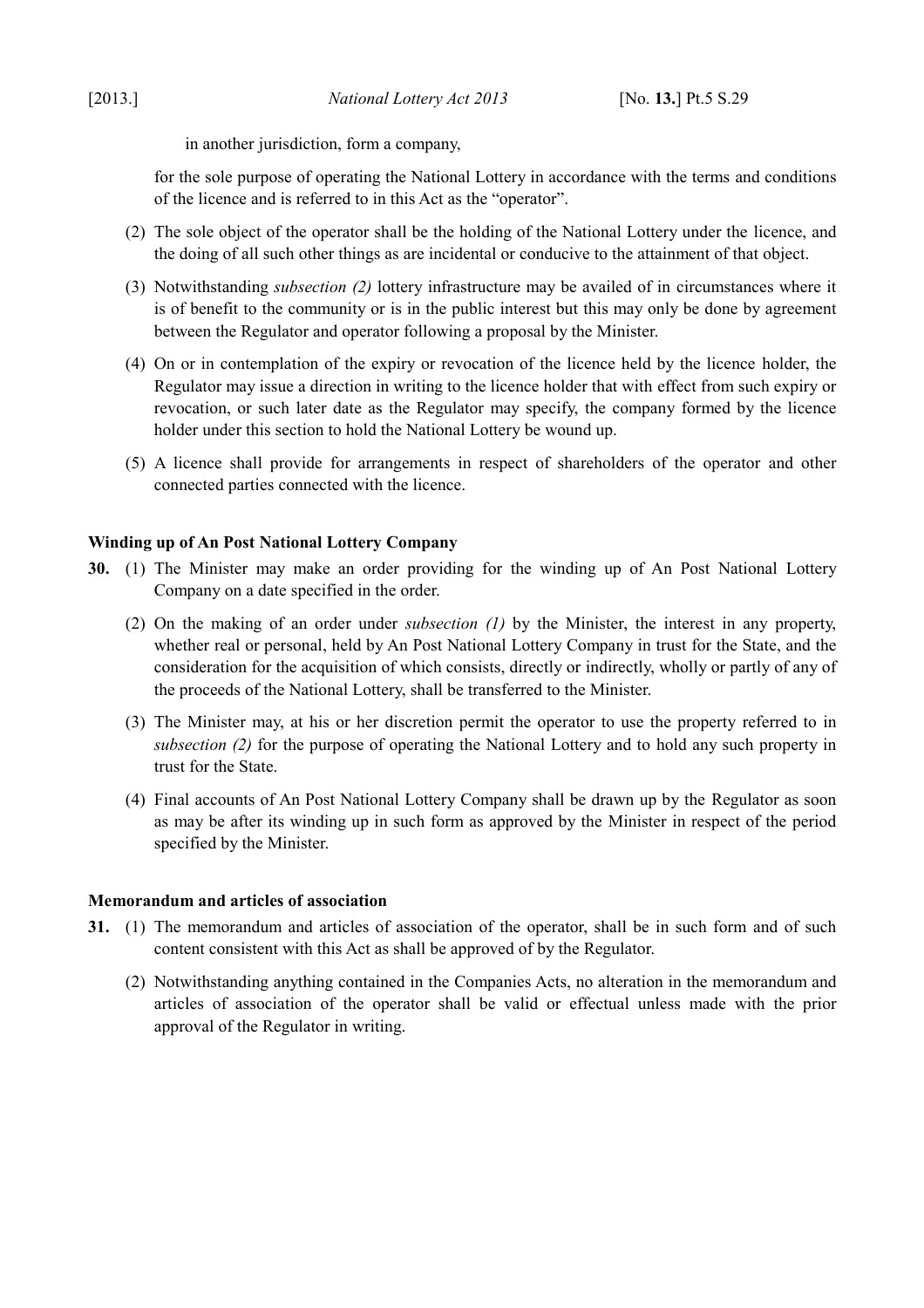# <span id="page-17-4"></span>PART 6

### <span id="page-17-3"></span>**ENFORCEMENT**

# <span id="page-17-2"></span>**Investigation into affairs of operator**

- <span id="page-17-8"></span><span id="page-17-7"></span>**32.** (1) The Regulator where he or she is of the opinion that there are circumstances suggesting it is appropriate to investigate and report on any apparent breach of this Act or the terms or conditions of the licence held by the operator may appoint a person ("investigator") to investigate the apparent breach.
	- (2) The operator and his or her employees shall co-operate with any investigation under *subsection [\(1\)](#page-17-8)* and supply the investigator with such information as the investigator considers necessary for the purposes of the investigation.
	- (3) For the purposes of an investigation an investigator may enter the premises of the operator and may remain on the premises and have access to, inspect and take copies of any records kept by the operator (whether in legible form or otherwise) he or she finds or are produced to him or her.
	- (4) Where the investigator forms the opinion that there has been a breach of this Act or the terms or conditions of the licence or that the operator has failed to comply with the investigation, he or she shall inform the operator and the Regulator. The operator may, within 10 days, of being notified of the investigator's opinion, make representations to the Regulator.
	- (5) A person who fails, without reasonable excuse, to co-operate with an investigation under this section, to supply information requested by the investigator or obstructs the investigator in the course of an investigation commits an offence and is liable on summary conviction to a class A fine.

# <span id="page-17-1"></span>**Powers of Regulator to issue direction or apply for an injunction**

- <span id="page-17-11"></span><span id="page-17-6"></span><span id="page-17-5"></span>**33.** (1) Where the Regulator considers, having considered any representations under *section [32](#page-17-7)*, that the operator has breached this Act or a term or condition of the licence or has failed to co-operate with an investigation, he or she may, without prejudice to any other action under this Act—
	- (a) give a direction to the operator in writing specifying the breach or failure and requiring the operator to carry out or to cease carrying out a specified action or actions in order for the operator to comply with this Act or the terms or conditions of the licence or the investigation and the operator shall immediately comply with the direction, or
	- (b) apply to the High Court for an order restraining the operator from breaching this Act or a term or condition of the licence or to co-operate with an investigation, as the case may be.
	- (2) Where the operator fails to comply with a direction under *subsection [\(1\)](#page-17-6)[\(a\)](#page-17-5)*, the Regulator may apply to the High Court for an order to compel the operator to comply with the direction or to restrain the operator from breaching this Act or a term or condition of the licence.
	- (3) The Regulator may publish details of any breach of this Act or breach of a term or condition of the licence by the operator and of any direction which he or she has given under this section or application he or she has made to the Courts.

# <span id="page-17-0"></span>**Notification to operator regarding financial sanction**

<span id="page-17-10"></span><span id="page-17-9"></span>**34.** (1) Where the Regulator considers that the operator has failed to comply with a direction under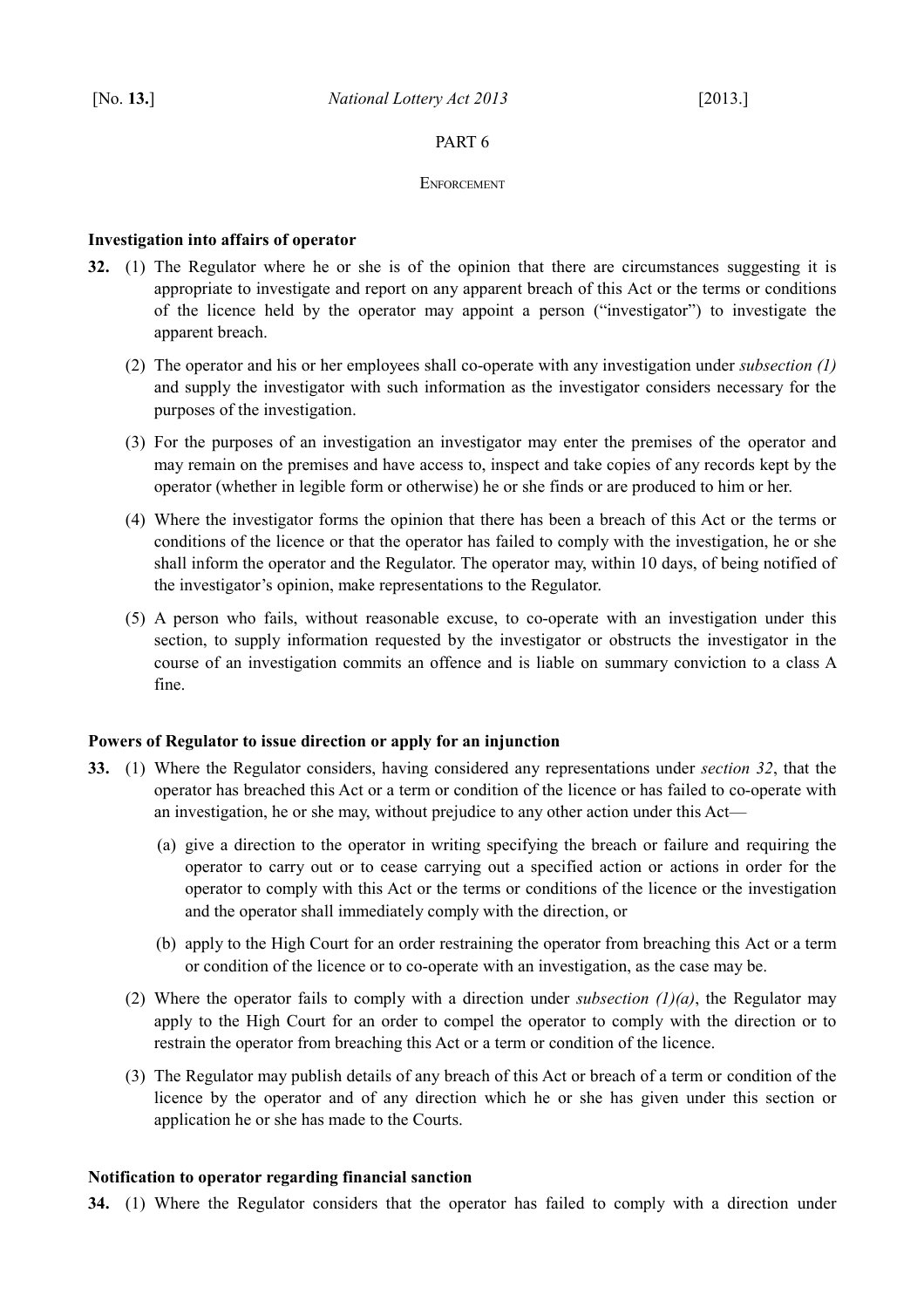*section [33](#page-17-11)*, the Regulator shall notify the operator that he or she intends to apply to the High Court for a determination that there has been a breach of this Act or a term or condition of the licence or has failed to comply with an investigation, and that the court impose a financial sanction, unless the operator requests, within such period as the Regulator allows, not being less than 14 days, that the Regulator deal with the matter and indicate the amount of the financial sanction (not exceeding  $E$  (250,000) that it proposes, if the matter is dealt with by the Regulator.

- (2) A notification under *subsection [\(1\)](#page-17-10)* may indicate the amount of the financial sanction (not exceeding €500,000) that it intends to recommend to the Court, if the matter is dealt with by the Court under *section [35.](#page-18-3)*
- (3) Where the operator fails to make a request under *subsection [\(1\)](#page-17-10)* within the period referred to in that subsection or informs the Regulator that no such request will be made, the Regulator shall apply to the High Court for a determination that there has been a breach of this Act or a term or condition of the licence or a failure to co-operate with an investigation by the operator.
- <span id="page-18-2"></span>(4) Where the operator makes a request under *subsection [\(1\)](#page-17-10)*, the Regulator shall afford the operator an opportunity to make submissions at a hearing before the Regulator in respect of the matter.
- (5) The Regulator shall make rules providing for the conduct of a hearing under *subsection [\(4\)](#page-18-2)*. The rules may include provision for an oral or other form of hearing, as appropriate, and for the taking of evidence whether orally or otherwise, as appropriate, and the applicable rules of evidence.
- (6) The Regulator may not award costs or expenses to any party in relation to a hearing under *subsection [\(4\)](#page-18-2)*.

# <span id="page-18-0"></span>**Financial sanctions**

<span id="page-18-5"></span><span id="page-18-3"></span>**35.** (1) The High Court, in any application made to it under *section [34—](#page-17-9)*

- $(a)$  may—
	- (i) make a determination that there has been a breach of this Act or a term or condition of the licence or a failure to co-operate with an investigation by the operator,
	- (ii) if it thinks fit direct, having regard to any amount the Regulator recommends and taking into consideration any relevant matters that the operator shall pay to the Regulator a financial sanction not exceeding  $\epsilon$ 500,000, in respect of the breach or failure to cooperate with the investigation in question, and
	- (iii) make such order it considers appropriate,
	- or

(b) may dismiss the application,

and the Court may make such order as to costs as it thinks fit in respect of the application.

- <span id="page-18-1"></span>(2) Where a request in writing has been made to the Regulator by the operator under *section [34](#page-17-9)*, the Regulator may make a determination that there has or has not been a breach of this Act or term or condition of the licence or a failure to co-operate with an investigation by the operator and issue a statement of findings to the operator.
- <span id="page-18-4"></span>(3) Where the Regulator determines under *subsection [\(2\)](#page-18-1)* that there has been a breach of this Act or a term or condition of the licence or a failure to co-operate with an investigation by the operator, the Regulator may direct, taking into consideration and having regard to any matters it considers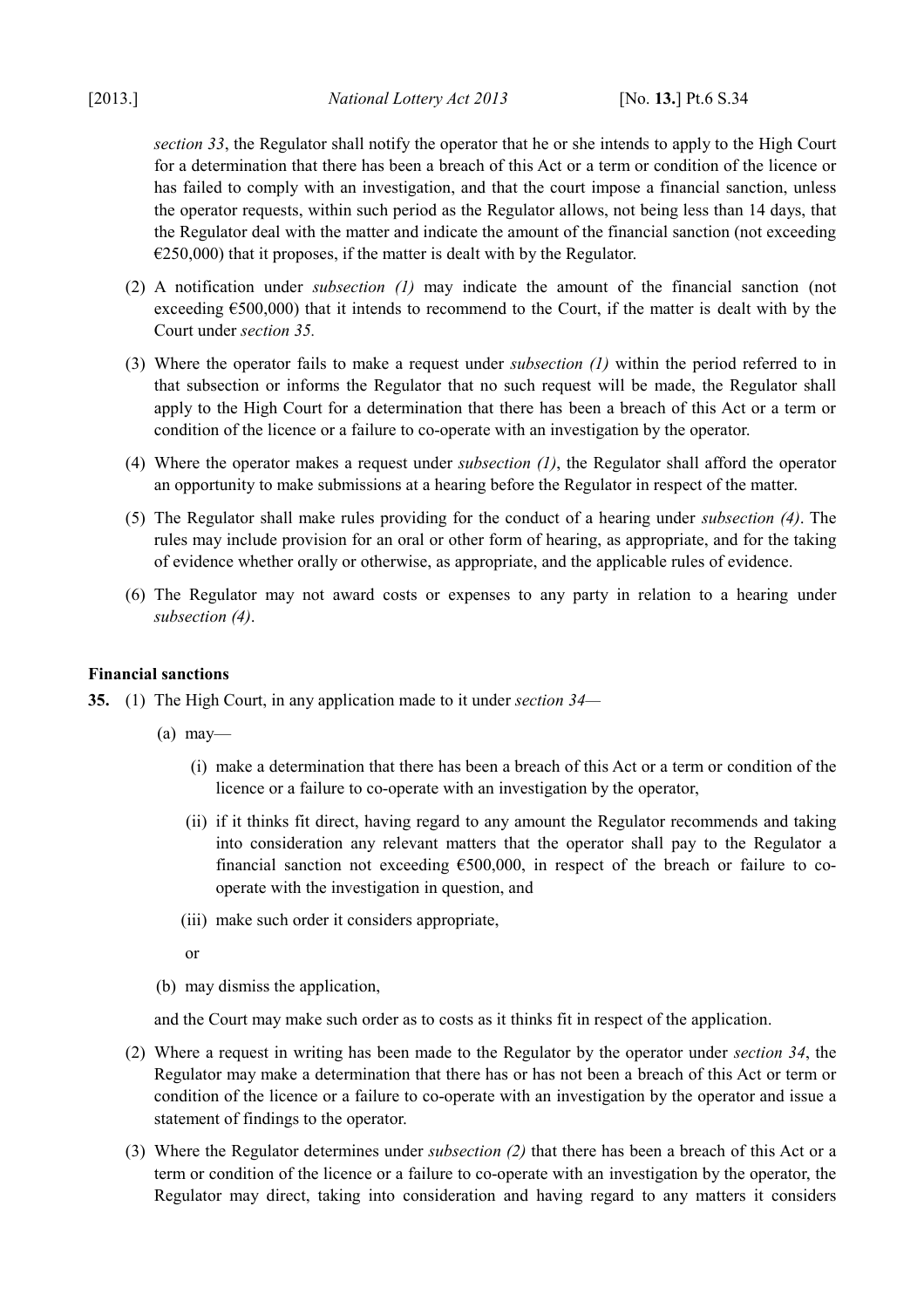relevant that the operator shall pay the Regulator a financial sanction not exceeding the amount as proposed in a notification given to the operator in accordance with *section [34](#page-17-9)*, in respect of the breach or the failure to co-operate with an investigation.

- (4) The Regulator may publish on a website maintained or used by the Regulator such details as he or she considers proper concerning a decision of the Court under *subsection [\(1\)](#page-18-5)* or such a statement of findings made by it under *subsection [\(2\)](#page-18-1)*.
- (5) The operator may appeal to the High Court against either or both a statement of findings issued in respect of the operator under *subsection [\(2\)](#page-18-1)* and a financial sanction imposed against the operator under *subsection [\(3\)](#page-18-4)*.
- (6) A sum due under this section may be recovered in any court of competent jurisdiction as a simple contract debt.
- (7) All payments made to the Regulator under this section shall be paid into or disposed of for the benefit of the Exchequer in such manner as the Minister for Public Expenditure and Reform may direct.

### <span id="page-19-0"></span>**Revocation of licence**

- <span id="page-19-3"></span><span id="page-19-1"></span>**36.** (1) The Regulator may by notice in writing to the licence holder inform the holder of his or her intention to revoke the licence giving reasons for the proposed revocation if—
	- (a) an action or actions of the licence holder is deemed by the Regulator to materially damage the National Lottery or the State or the reputation of the National Lottery or that of the State,
	- (b) in the opinion of the Regulator, a term or condition of the licence or a provision of this Act has been contravened,
	- (c) the licence holder has failed to comply with a direction by the Regulator under *section [33](#page-17-11)*,
	- (d) any information given by the licence holder in or in connection with the application for the licence or in pursuance of a term of the licence was false in a material particular,
	- (e) the licence holder is not taking, or proposing to take, steps that are necessary or desirable for preventing the commission of fraud with respect to the National Lottery, or
	- (f) any person who is managing the business or any part of the business of running the National Lottery under the licence is not a suitable person to do so having regard to any guidelines under *subsection [\(6\)](#page-20-2)*;

and afford the licence holder a reasonable period, being a period of not less than 21 days, to make representations to the Regulator.

- (2) Having given the licence holder such period as is reasonable to make representations on the proposed revocation following a notice under *subsection [\(1\)](#page-19-3)*, the Regulator may decide to revoke the licence.
- <span id="page-19-2"></span>(3) In the event of the Regulator deciding to revoke the licence, the licence holder may appeal the decision to the High Court within 21 days of the decision or such further period as the Regulator allows.
- (4) Where the Regulator decides to revoke the licence—
	- (a) the decision takes effect, where no appeal is made within the period referred to in *subsection [\(3\)](#page-19-2)*, upon the expiration of that period, and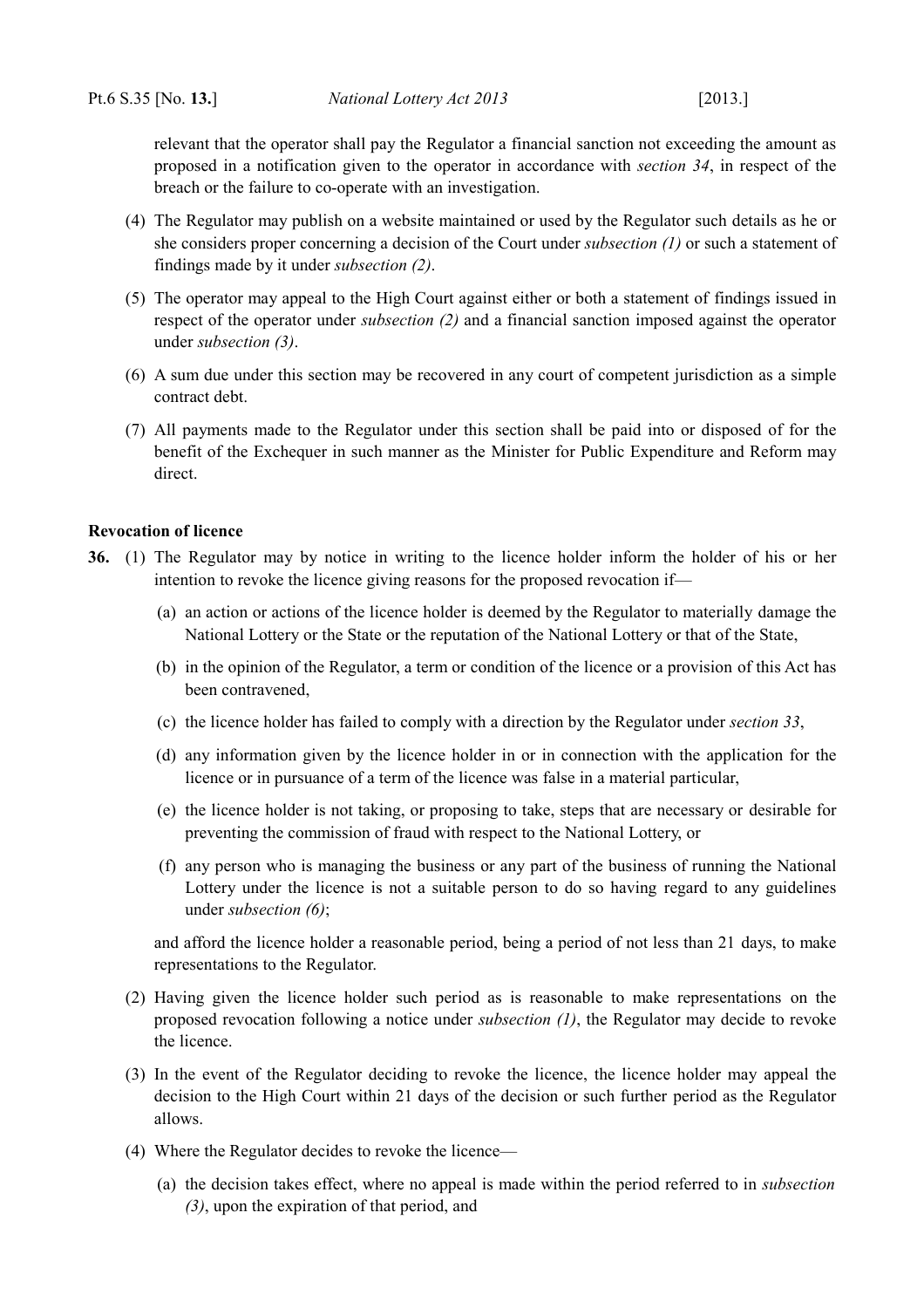- (b) in the event of an appeal against the decision made within that period, the decision stands suspended until the appeal is determined or withdrawn.
- (5) In circumstances where the Regulator deems that there is an immediate and grave risk to the solvency of the National Lottery, the Regulator may apply to the High Court for an order permitting the immediate revocation or suspension by the Regulator of the National Lottery licence held by the operator.
- <span id="page-20-2"></span>(6) The Minister may issue guidelines to the Regulator in relation to the suitability of a person to manage the business or a part of the business of running the National Lottery.

### <span id="page-20-1"></span>**Prohibition on transfer or alienation of licence**

- **37.** (1) A licence holder shall not transfer the licence or alienate his or her rights or obligations under the licence, or transfer or alienate any interest in it to a third party without the prior written consent of the Regulator.
	- (2) A licence holder may not use the licence as a form of security without the prior written consent of the Regulator and no other party shall have any claim on the licence.
	- (3) Any instrument executed in contravention of this section shall be void and have no effect.

### <span id="page-20-0"></span>**Independent scrutiny of National Lottery held by operator**

- <span id="page-20-3"></span>**38.** (1) The Regulator may from time to time appoint one or more persons whose functions shall be to examine the conduct generally of the operator and to report thereon to the Regulator, and for those purposes, but without prejudice to the generality of the foregoing, to investigate the following:
	- (a) its organisation, management and procedures;
	- (b) the system for selecting winning tickets and the methods employed to prevent fraud in, or the manipulation of, that system and to ensure its fairness, accuracy, efficiency and reliability;
	- (c) the manner of the selection, organisation and supervision of staff of the operator engaged in—
		- (i) the handling or processing of National Lottery tickets or numbers for National Lottery tickets and the selection of National Lottery tickets to be winning tickets, and
		- (ii) the installation, operation, maintenance, repair or supervision of computers or other electronic devices, or devices of any kind, used for the purposes of the National Lottery;
	- (d) the installation, operation, maintenance, repair and supervision of computers or other electronic devices, or devices of any kind, used for the purposes of the National Lottery;
	- (e) the quality and suitability of telecommunications facilities used for the purposes of the National Lottery employed by the operator;
	- (f) the operation of this Act in relation to the National Lottery and whether the provisions of this Act are being complied with in relation to it.
	- (2) A person appointed under this section shall report to the Regulator—
		- (a) at such intervals as he or she considers necessary in relation to the matters specified in *subsection [\(1\)](#page-20-3)*, and
		- (b) from time to time in relation to any other matters as respects the National Lottery which he or she considers should be so reported or which are specified by the Regulator.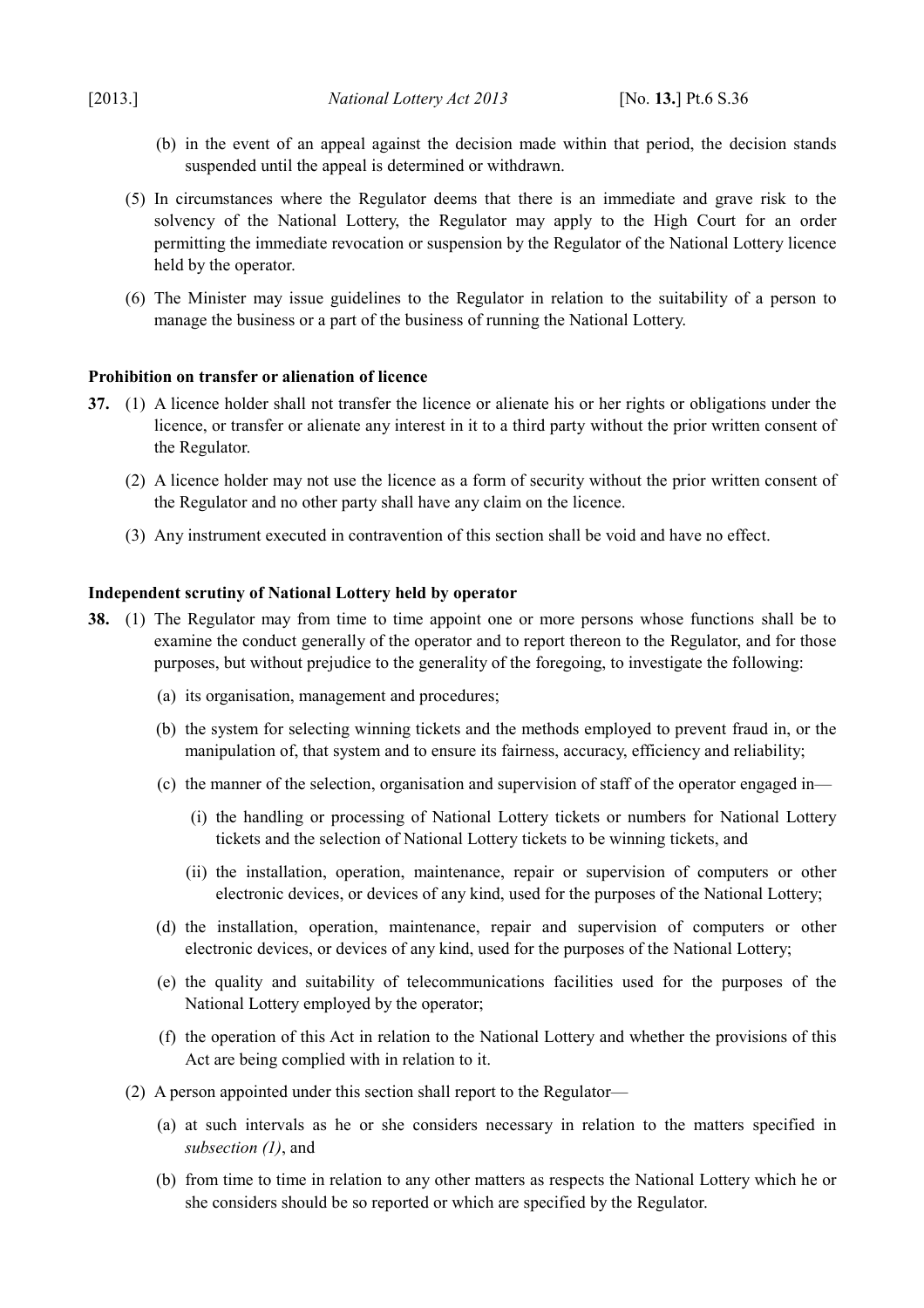- (3) For the purposes of his or her functions under this Act, a person appointed under this section may enter and remain on the premises of the operator at all reasonable times and shall have access to and may inspect any National Lottery tickets or any records kept by the operator (whether in legible form or otherwise) relating to the National Lottery and may take copies of or of extracts from the records.
- <span id="page-21-3"></span>(4) Every director and every employee of the operator who is concerned in the National Lottery, shall give to the Regulator or to a person appointed by him or her under this section such information in his or her possession relating to the National Lottery as may be requested by the Regulator or by the person appointed.
- (5) A person appointed under this section may, if he or she so thinks fit, make recommendations to the Regulator in relation to the National Lottery or its conduct.
- (6) A person who—
	- (a) fails or refuses to comply with a request duly made under *subsection [\(4\)](#page-21-3)* in relation to information in his or her possession, or
	- (b) obstructs or hinders a person appointed under *subsection [\(1\)](#page-20-3)* in the performance of his or her functions under this section,

commits an offence and is liable on summary conviction to a class A fine.

### <span id="page-21-0"></span>**Special powers of Regulator in relation to operator**

- <span id="page-21-4"></span><span id="page-21-2"></span><span id="page-21-1"></span>**39.** (1) Following the revocation of a licence, the Regulator may, if he or she thinks fit, appoint a person ("manager") to take over the management of the operator and to carry on the operator as a going concern.
	- (2) A manager shall have in relation to the operator all such powers as may be necessary or expedient for or incidental to his or her functions in relation to the operator, including the sole authority over and direction of all officers and employees of the operator.
	- (3) The functions of a manager may be performed by him or her with the assistance of persons appointed or employed by him or her for that purpose.
	- (4) All functions which are vested in the directors or in any committee of management of the operator (whether by virtue of the memorandum or articles of association of the operator or by law or otherwise) shall be performable only by the manager and all such powers of the operator as are exercisable by or with the sanction of a general meeting of the members of the operator shall be exercisable only by the manager.
	- (5) A manager shall hold office upon such terms and conditions (including terms and conditions relating to remuneration) and for such term as may be determined by the Regulator from time to time and his or her appointment may be terminated by the Regulator in writing at any time.
	- (6) A manager shall have all the powers that he or she would have, and there shall apply in relation to him or her all the statutory provisions that would so apply, if he or she were a liquidator appointed by the High Court in respect of the operator and those powers shall be exercisable by him or her without the control or sanction of the High Court specified in the Companies Acts, in relation to such a liquidator.
	- (7) The Companies Acts and any instruments made thereunder and, in particular, the provisions of those Acts and instruments relating to the liquidation of companies shall apply and have effect in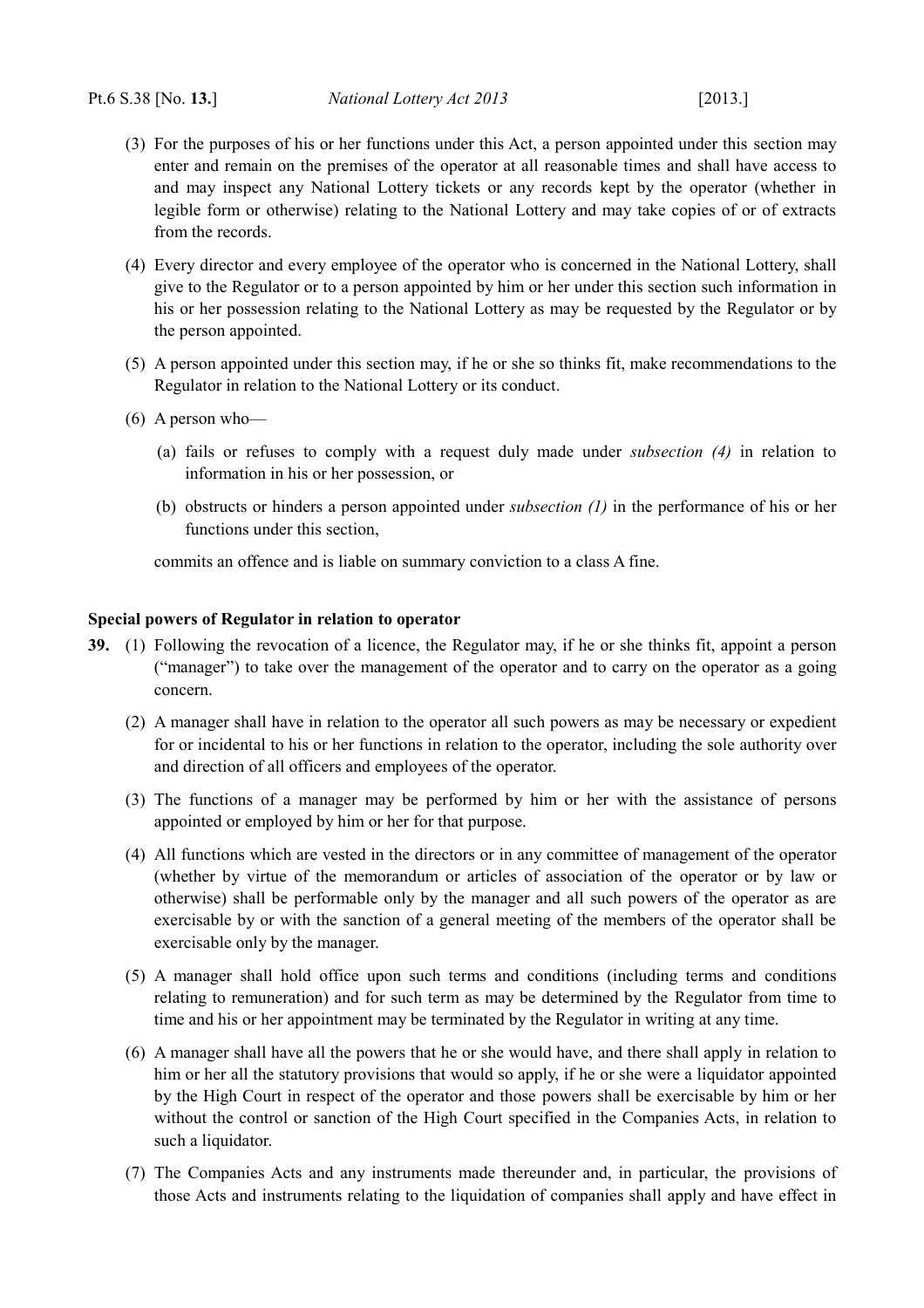relation to the powers aforesaid with any modifications specified in an order under *subsection [\(8\)](#page-22-9)* and any other necessary modifications.

<span id="page-22-9"></span>(8) Without prejudice to the generality of *subsection [\(7\)](#page-21-4)* the Minister may, for the purpose of giving full effect to the application by that subparagraph of the Companies Acts, and any instruments thereunder, on the recommendation of the Regulator by order modify the provisions of those Acts or any instruments made thereunder or any rules of court relating thereto in their application under and for the purposes of this section if he or she considers it necessary or appropriate to do so to facilitate the performance of the functions of a manager.

# <span id="page-22-4"></span>PART 7

<span id="page-22-3"></span>OPERATION OF NATIONAL LOTTERY AND USE OF FUNDS

# <span id="page-22-2"></span>**Prizes in National Lottery**

- <span id="page-22-8"></span>**40.** (1) The number, form (whether sums of money or otherwise) and value of the prizes to be distributed in the National Lottery shall, subject to *subsection [\(2\)](#page-22-8)*, be determined by the operator.
	- (2) The total value of the prizes distributed in the National Lottery in any financial year of the operator shall be equal to or not less than 50 per cent of the total moneys received by the operator in that year in respect of the sale of National Lottery tickets in that year or such other greater percentage as may be specified in the licence.

# <span id="page-22-1"></span>**Disbursement of funds**

- <span id="page-22-6"></span><span id="page-22-5"></span>**41.** (1) Moneys paid into the Central Fund pursuant to *section [44](#page-24-1)* shall be applied for the purposes of such one or more of the following, and in such amounts, as the Government may determine from time to time:
	- (a) sport and recreation;
	- (b) national culture and heritage (including the Irish language);
	- (c) the arts (within the meaning of the [Arts Act 2003\)](http://www.irishstatutebook.ie/2003/en/act/pub/0024/index.html);
	- (d) health of the community;
	- (e) youth, welfare and amenities;
	- (f) natural environment;
	- $(g)$  such other objectives (if any) as the Government may determine from time to time.
	- (2) Whenever a purpose is determined under *paragraph [\(g\)](#page-22-7)* of *subsection [\(1\)](#page-22-6)*, the Minister shall cause notice of the purpose to be published in *Iris Oifigiúil*.
	- (3) Amounts required for a purpose determined under this section shall be paid out of moneys provided by the Oireachtas.

# <span id="page-22-7"></span><span id="page-22-0"></span>**Sale of National Lottery tickets**

<span id="page-22-10"></span>**42.** (1) (a) A licence may provide for authorisation by the operator of persons to sell National Lottery tickets and the remuneration of such persons.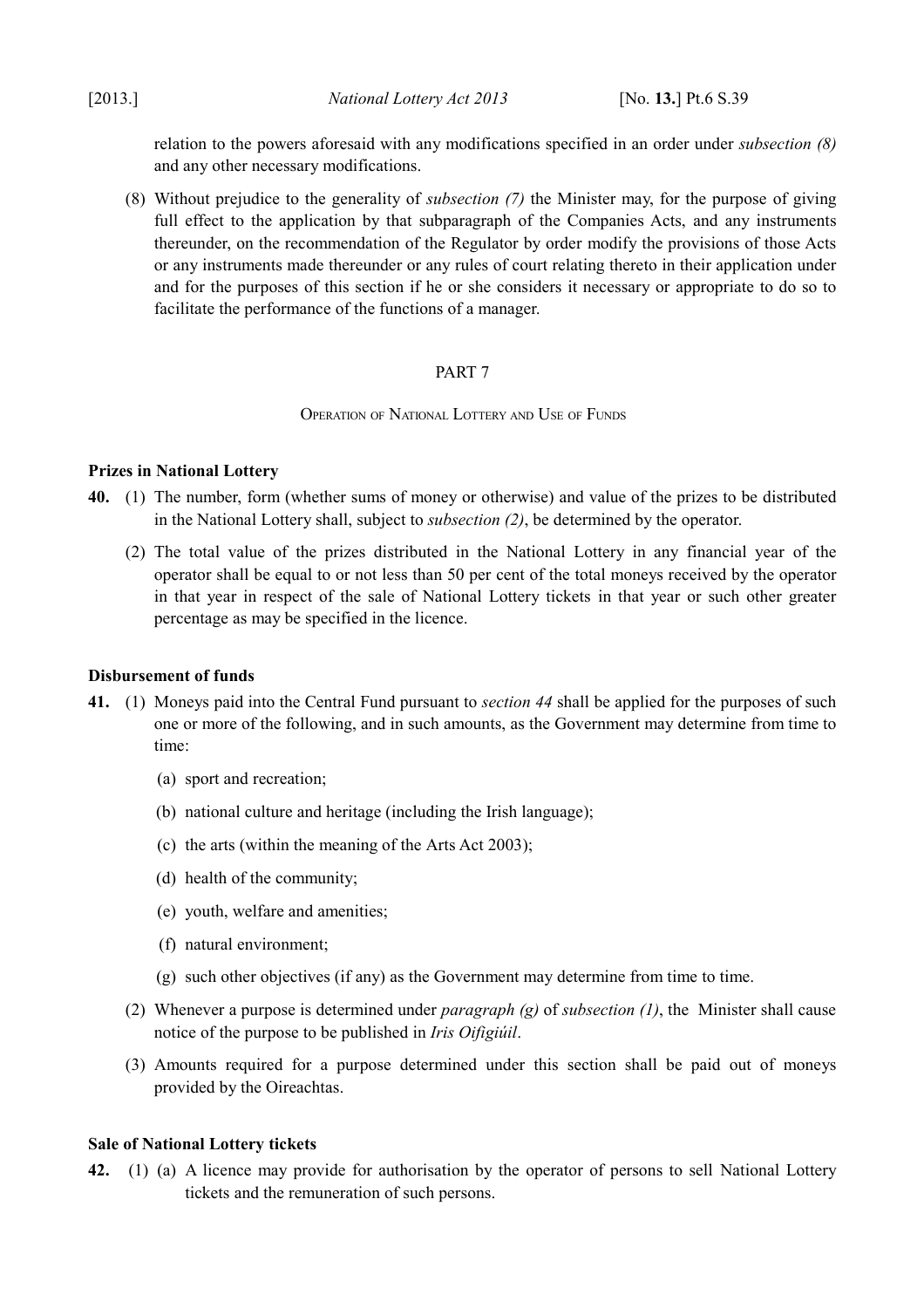- (b) The minimum number of persons who may be authorised under this subsection to sell National Lottery tickets shall be set out in a licence.
- (2) An authorisation for the purposes of this section shall be in writing and shall be subject to such terms and conditions (including terms and conditions relating to the remuneration of persons by the operator in respect of the sale by them of National Lottery tickets and the time, form and method of such remuneration) as may be determined by the operator with the consent of the Regulator and specified in the authorisation.
- (3) The Regulator, where a licence does not provide for the authorisation referred to in *subsection [\(1\)](#page-22-10)* or such authorisation is withdrawn, may authorise such persons as he or she may determine to sell National Lottery tickets.
- <span id="page-23-5"></span>(4) A person (other than the operator) shall not sell, offer or expose for sale or invite an offer to buy or have in his or her possession for sale a National Lottery ticket unless he or she is the holder of an authorisation under this section entitling him or her to do so.
- (5) The operator may sell National Lottery tickets through interactive channels.
- <span id="page-23-2"></span>(6) A person, including the operator, shall not sell or offer for sale by any means a National Lottery ticket to a person under the age of 18 years or invite from such a person an offer to buy a National Lottery ticket.
- (7) The form and price of a National Lottery ticket shall be determined by the operator.
- <span id="page-23-4"></span>(8) The operator, subject to any terms or conditions of the licence with regard to promotional activities or offers, shall not give, distribute or sell to any person (other than holders of authorisations under this section) National Lottery tickets—
	- (a) free of charge unless as prizes in a National Lottery game, or
	- (b) at a price less than that at which they are sold to members of the public generally.
- <span id="page-23-3"></span>(9) A person who contravenes *subsection [\(4\)](#page-23-5)*, *[\(6\)](#page-23-2)* or *[\(8\)](#page-23-4)* commits an offence and is liable on summary conviction to a class A fine.
- <span id="page-23-1"></span>(10) In a prosecution for an offence under *subsection [\(9\)](#page-23-3)* for a contravention of *subsection [\(6\)](#page-23-2)* it is a defence for the accused to show that he or she took all reasonable steps to verify the age of the person purchasing the ticket.
- (11) The defence provided for in *subsection [\(10\)](#page-23-1)* shall apply to a person, including An Post National Lottery Company, who sells a ticket (including by way of interactive channels) while the licence granted to that company under the National Lottery Act 1986 is in force.

### <span id="page-23-0"></span>**Prohibition on certain persons from owning lottery ticket**

- <span id="page-23-6"></span>**43.** (1) None of the following persons shall be entitled to own a National Lottery ticket that has been purchased for value or awarded as a prize in the National Lottery or any part of such a ticket:
	- (a) the operator or a director, or agent of the operator (but not including a retail sales agent), or employee of the operator;
	- (b) a person who manufactures National Lottery tickets or any employee of the person or, if that person is a company, a director of the company;
	- (c) a person who operates, controls or programmes the central gaming system of the National Lottery or any employee of the person or, if that person is a company, a director of the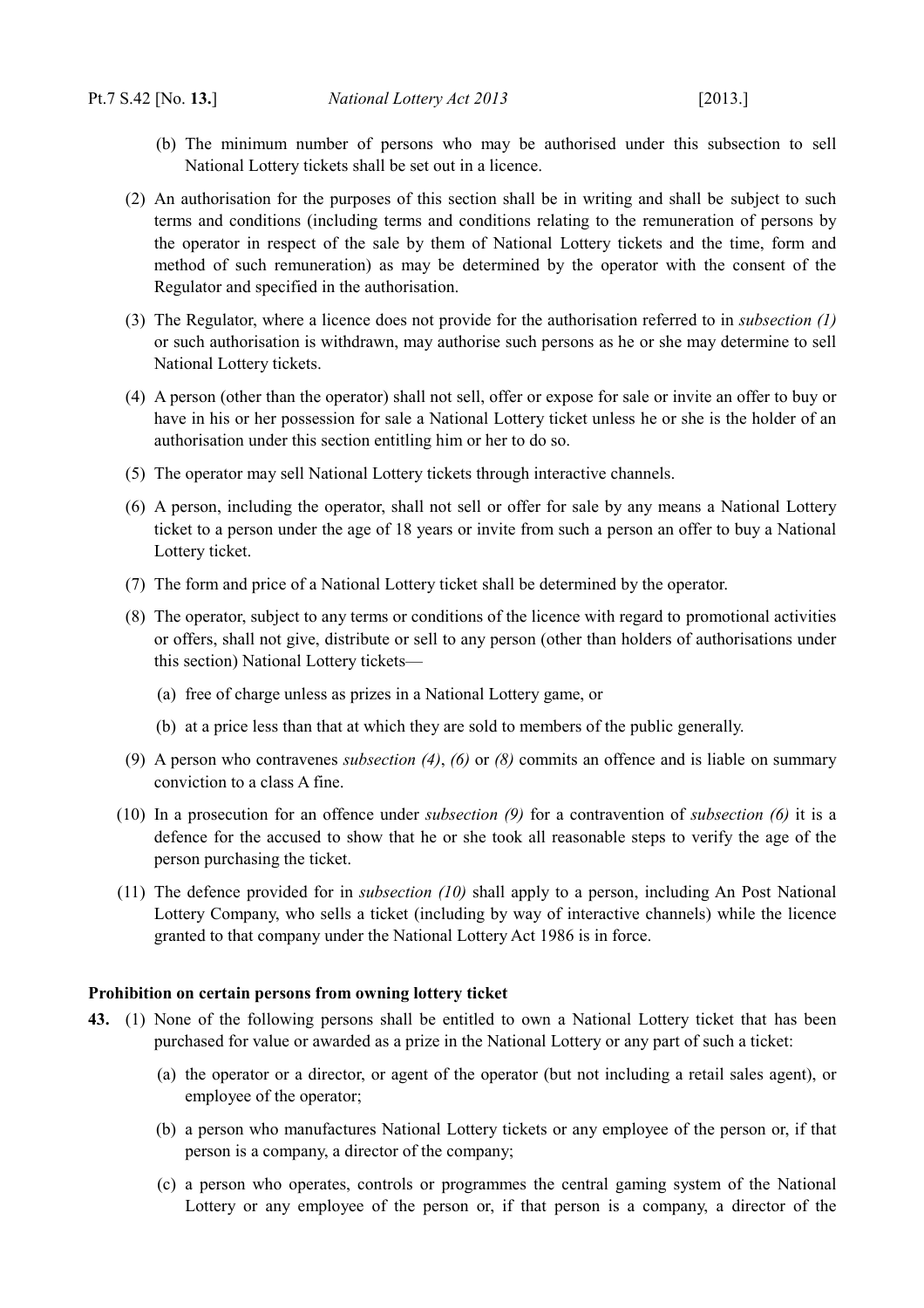company.

- (2) If a person specified in *subsection [\(1\)](#page-23-6)* becomes the owner of the whole or part of a National Lottery ticket—
	- (a) he or she commits an offence and is liable on summary conviction, to a class A fine, on conviction on indictment, to a fine not exceeding  $\epsilon$ 200,000,
	- (b) the National Lottery ticket shall not be entered in the National Lottery and, if it is so entered, the owner or owners thereof shall not be entitled to be awarded any prize in the National Lottery in respect of the ticket, and
	- (c) if a prize is awarded in the National Lottery to the owner or owners of the ticket, the prize shall be returned, not later than one month after its receipt, to the operator and, if it is not so returned, it or an amount equal to its value may be recovered by the operator from the owner or, jointly and severally, from the owners of the ticket as a simple contract debt in any court of competent jurisdiction.
- (3) It is a defence for a person charged with an offence under this section to show that the National Lottery ticket concerned was purchased for him or her without his or her knowledge or consent by another person and (in the case of a person other than the operator) that, as soon as reasonably possible after becoming aware of the purchase, he or she informed the operator of the purchase and of the fact that he or she was not entitled to be the owner of the ticket.

### <span id="page-24-0"></span>**National Lottery Fund**

- <span id="page-24-5"></span><span id="page-24-4"></span><span id="page-24-3"></span><span id="page-24-2"></span><span id="page-24-1"></span>**44.** (1) The National Lottery Fund ("the Fund") established under section 8 of the [National Lottery Act](http://www.irishstatutebook.ie/1986/en/act/pub/0028/index.html) [1986](http://www.irishstatutebook.ie/1986/en/act/pub/0028/index.html) continues in being and shall comprise a single account.
	- (2) The Fund shall be managed and controlled by the Regulator.
	- (3) (a) The proceeds of the sale of National Lottery tickets, after deduction therefrom of any remuneration paid to sellers of National Lottery tickets and such amounts, if any, in respect of prizes in the National Lottery as the Regulator may authorise, shall be paid into the Fund.
		- (b) Payments of amounts in respect of prizes for winning tickets (other than amounts referred to in *paragraph [\(a\)](#page-24-5)*) shall be made out of the Fund.
		- (c) Payments allocated for the purposes set out in *section [41](#page-22-5)* shall be made by the Regulator from the Fund to the Central Fund at intervals to be determined by the Minister, subject to any provision in the licence.
		- (d) Payments allocated for the purposes of *section [24](#page-13-6)* shall be retained by the Regulator in accordance with the terms of the licence.
		- (e) The allocation of moneys remaining in the Fund after payments provided for under *paragraphs [\(b\)](#page-24-4)*, *[\(c\)](#page-24-3)* and *[\(d\)](#page-24-2)* have been made shall be set out in the licence.
	- (4) The accounts of the Fund shall be submitted annually to the Comptroller and Auditor General for audit and the Regulator shall cause a copy of an abstract of the accounts so audited together with a copy of the report of the Comptroller and Auditor General thereon to be laid before each House of the Oireachtas.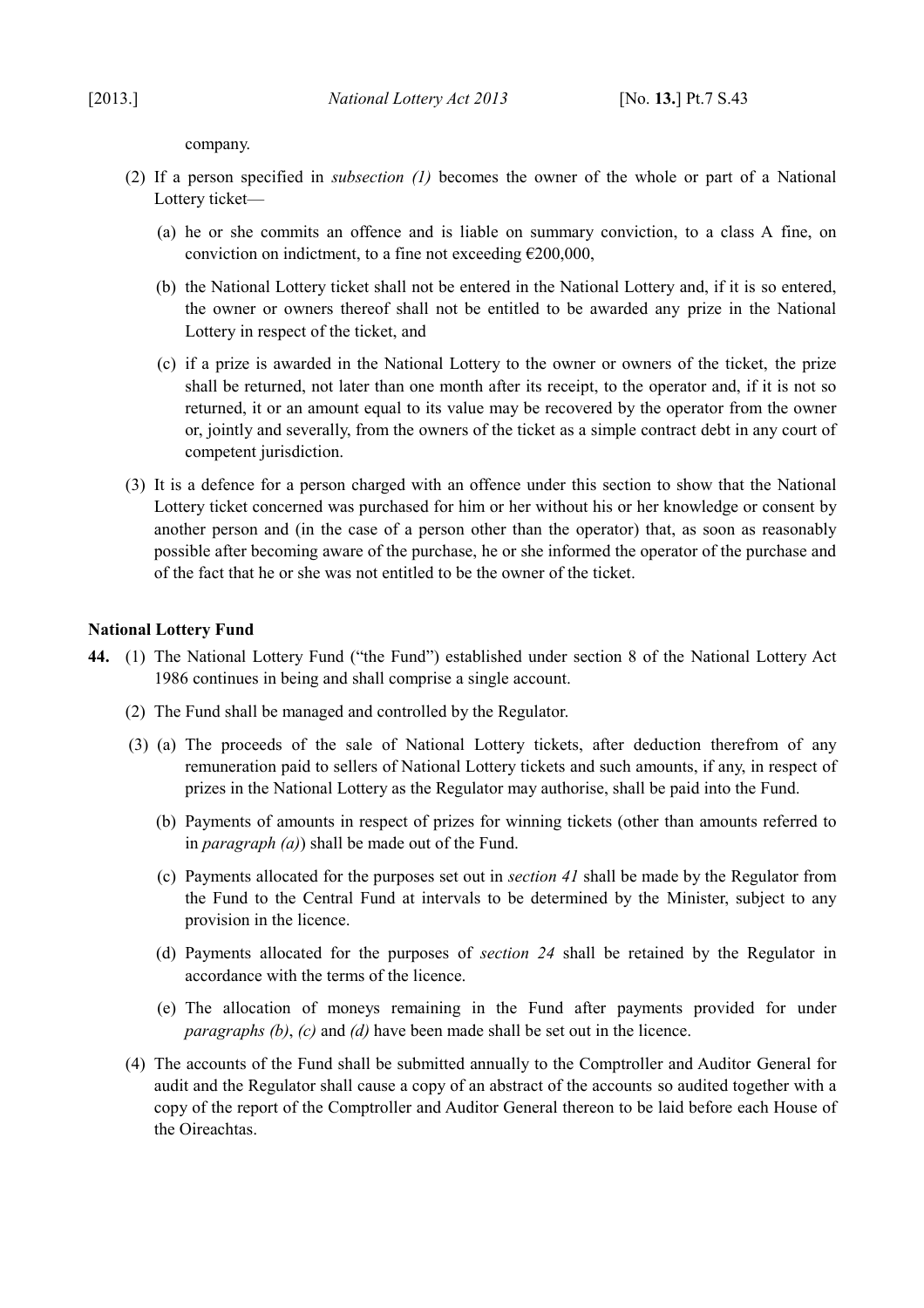### <span id="page-25-1"></span>**Schemes for lottery games in National Lottery**

- <span id="page-25-4"></span><span id="page-25-2"></span>**45.** (1) (a) The operator shall prior to its launch, in relation to each lottery game or category of game comprised in the National Lottery, prepare and submit to the Regulator a scheme setting out the rules of the game or category of game.
	- (b) The operator may at any time prepare and submit to the Regulator a scheme amending a scheme under this subsection, including a scheme under this paragraph.
	- (c) The Regulator may approve of a scheme submitted to him or her under this section.
	- (d) A lottery game comprised in the National Lottery shall be held by the operator in accordance with the rules contained in a scheme under this subsection approved of by the Regulator, in force in relation to that game or category of game.
	- (e) The Regulator shall determine what constitutes a game category for the purpose of this section.
	- (2) Rules of a lottery game may, without prejudice to the generality of *subsection [\(1\)](#page-25-4)*, make provision with respect to the following matters:
		- (a) the giving of prizes in the National Lottery in cases in which the holders of the winning tickets are persons under the age of 18 years;
		- (b) the giving of prizes in the National Lottery in cases in which the holders of the winning tickets are persons under any legal disability or of mental incapacity;
		- (c) the receipts which are to be a good discharge for prizes given to persons in the National Lottery;
		- (d) the settlement of disputes.
	- (3) The Regulator may direct the operator to maintain a register on the operator's website for public viewing of all lottery games currently on offer and the operator shall forthwith comply with such a direction.
	- (4) In considering schemes for lottery games, the Regulator shall have regard to the protection of players, the reputation of the National Lottery and compliance with accepted standards governing advertising within the State.

# <span id="page-25-0"></span>**Provisions relating to names "National Lottery" and "Irish National Lottery"**

- <span id="page-25-3"></span>**46.** (1) A person, other than the Minister, the Regulator, the operator or a licensee or a person authorised to do so by any of them, shall not, for the purposes of a lottery game other than the National Lottery, make use of the names "Irish National Lottery" or "National Lottery" or of their equivalents in the Irish language or of any name so closely resembling either of those names or either of their equivalents in the Irish language as to be reasonably capable of leading to the belief that either of those names or either of those equivalents is being referred to.
	- (2) The goodwill attaching to the names "Irish National Lottery" and "National Lottery" and their equivalents in the Irish language and to the name of any lottery game held by the Regulator or under a licence vests in the Minister.
	- (3) A person who contravenes *subsection [\(1\)](#page-25-3)* commits an offence and is liable—
		- (a) on summary conviction, to a class A fine, or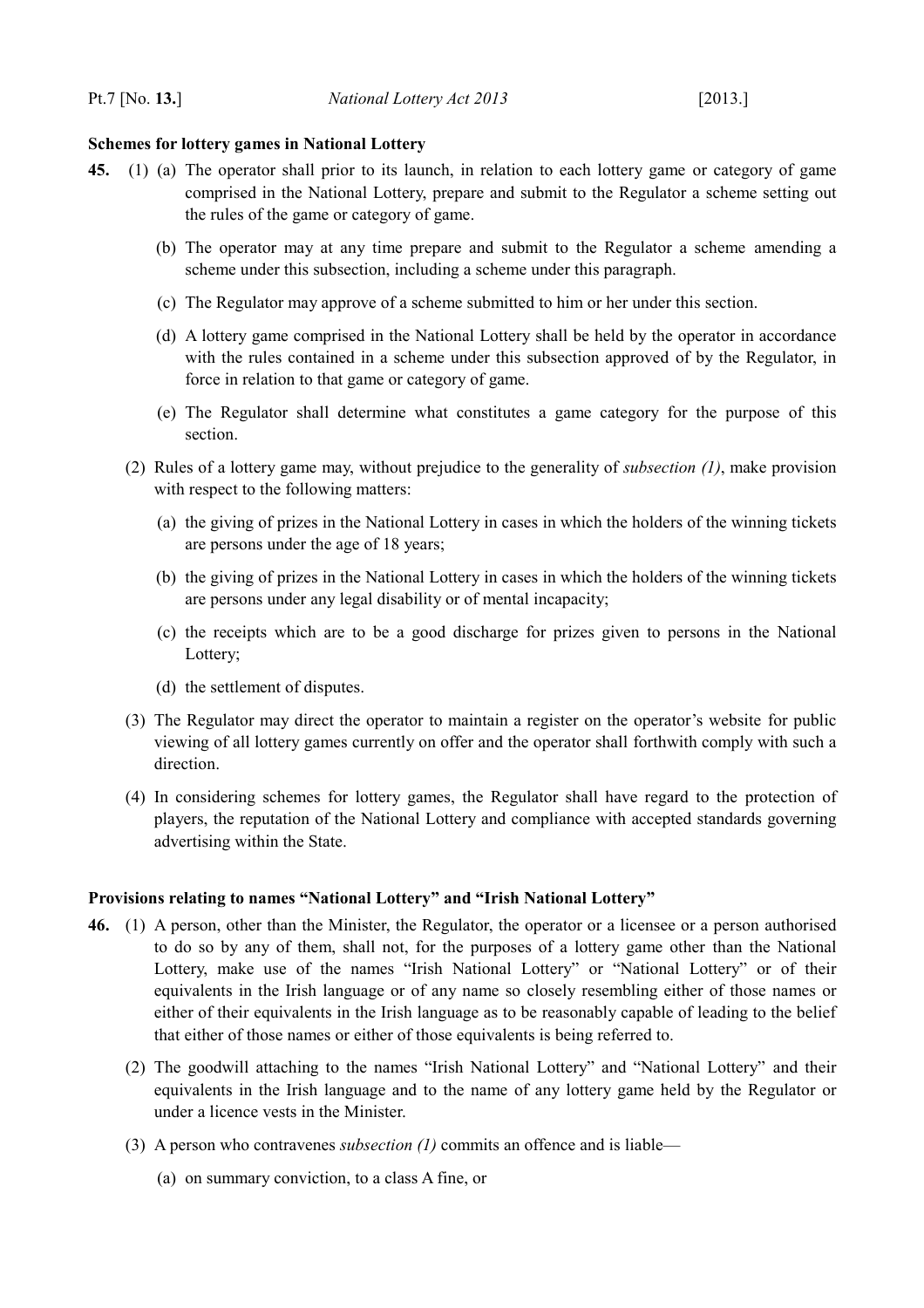(b) on conviction on indictment, to a fine not exceeding  $£50,000$ .

# <span id="page-26-4"></span>PART 8

### <span id="page-26-3"></span>FURNISHING OF REPORTS AND INFORMATION BY OPERATOR

# <span id="page-26-2"></span>**Furnishing by operator of annual report and information to Regulator**

- <span id="page-26-5"></span>**47.** (1) The operator shall, in accordance with standard accounting rules and guidelines keep all proper and usual accounts of all moneys received or expended by it, including a profit and loss account and a balance sheet and, in particular, shall keep all such special accounts as the Regulator may from time to time direct.
	- (2) Accounts kept in pursuance of this section shall be submitted annually by the operator to an auditor for audit and a copy of the profit and loss account and of the balance sheet and of such other (if any) of its accounts as the Regulator may direct and a copy of the auditor's report on the accounts shall be presented to the Regulator, not later than 4 months after the end of the financial year of the operator to which they relate, and the Regulator shall cause copies of each of the documents aforesaid and of the directors' report to the shareholders of the operator for the financial year concerned of the operator to be laid before each House of the Oireachtas.
	- (3) As soon as may be after the end of each financial year of the operator, but not later than 4 months thereafter, the operator shall make a report to the Regulator of its activities during that year and the Regulator shall cause copies of the report to be laid before each House of the Oireachtas.
	- (4) The operator shall, if so required by the Regulator, furnish to the Regulator such information as he or she may request from time to time in respect of any account prepared by it or any report specified in *subsection [\(2\)](#page-26-5)* or in relation to its policy and operations other than day to day activities.
	- (5) Representatives of the operator shall appear before the Oireachtas Committee having functions relating to the National Lottery when requested to so do by that Committee.

# <span id="page-26-1"></span>**Furnishing of information by the operator to the Regulator**

**48.** The licence holder and the operator shall provide the Regulator with such information as the Regulator may require at times specified by the Regulator.

# <span id="page-26-0"></span>**Sharing of Information with Revenue Commissioners and Department of Social Protection**

- **49.** (1) The operator shall disclose specific information in relation to prizewinners to the Office of the Revenue Commissioners for the purposes of the administration of the [Taxes Consolidation Act](http://www.irishstatutebook.ie/1997/en/act/pub/0039/index.html) [1997](http://www.irishstatutebook.ie/1997/en/act/pub/0039/index.html) by that Office.
	- (2) Such disclosure shall be in response to a specific request in writing from the Office of the Revenue Commissioners seeking information in relation to a named person for the purpose of ascertaining compliance by that person with the requirements of the [Taxes Consolidation Act 1997.](http://www.irishstatutebook.ie/1997/en/act/pub/0039/index.html)
	- (3) The operator shall disclose specific information in relation to prizewinners to the Department of Social Protection for the purpose of the control of schemes administered by or on behalf of the Minister for Social Protection. Such disclosure shall be in response to a specific request in writing from or on behalf of the Minister for Social Protection seeking information in relation to a named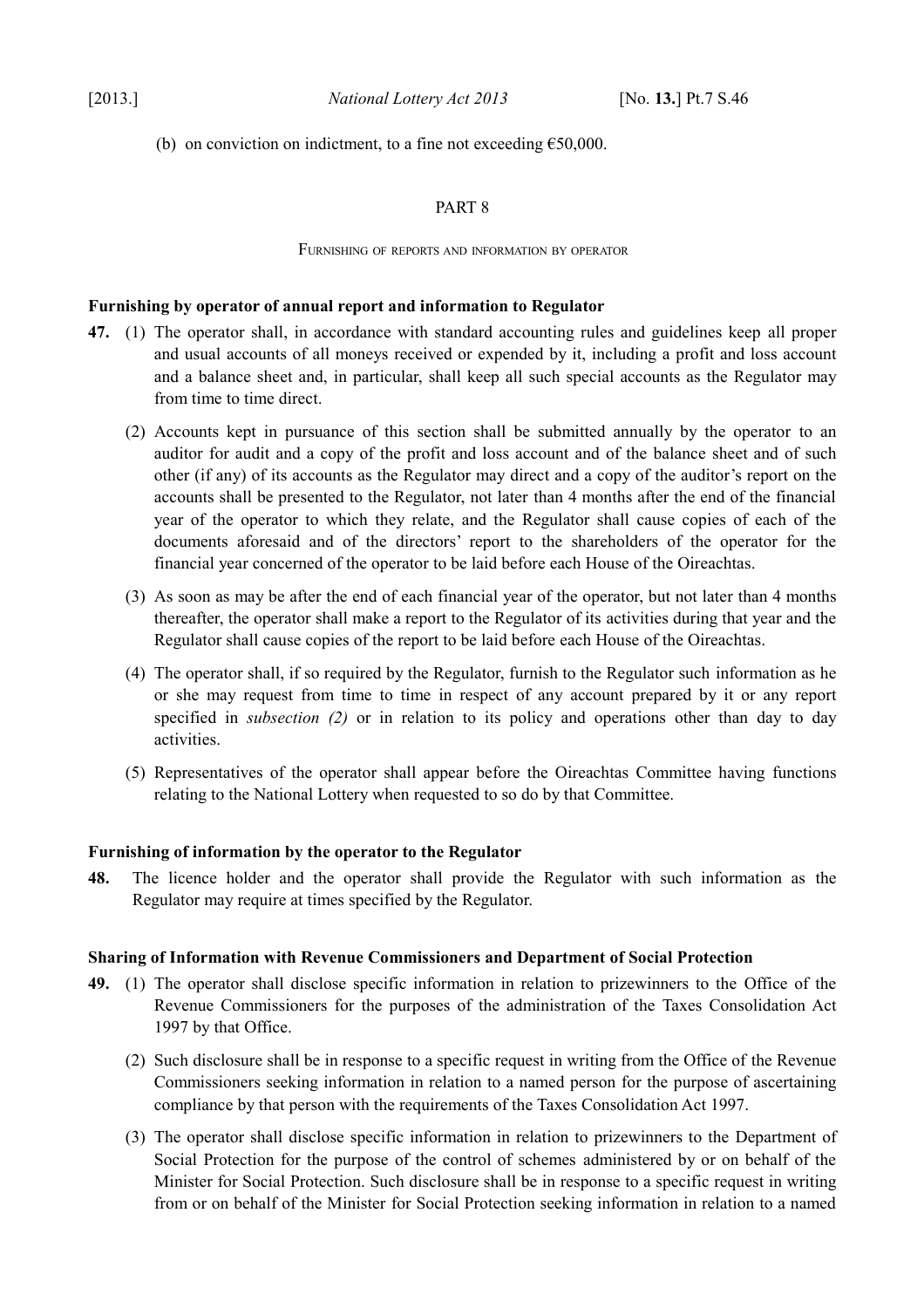person for the purpose of ascertaining that person's eligibility under a particular Social Welfare Scheme or Schemes.

(4) Where information shared between the operator and the Office of the Revenue Commissioners or the Department of Social Protection is found to be inaccurate, the organisation concerned on making the discovery shall advise the other organisation of the amended information.

### <span id="page-27-4"></span><span id="page-27-3"></span>PART 9

<span id="page-27-2"></span>LOTTERIES - GAMING AND LOTTERIES ACTS 1956 TO 2013

### <span id="page-27-1"></span>**Exemption of National Lottery from Gaming and Lotteries Acts 1956 to 2013**

**50.** The Gaming and Lotteries Acts 1956 to 2013 do not apply to the National Lottery.

### <span id="page-27-0"></span>**Amendment of section 27 and 28 of Gaming and Lotteries Act 1956, etc.**

- **51.** (1) The [Gaming and Lotteries Act 1956](http://www.irishstatutebook.ie/1956/en/act/pub/0002/index.html) is amended—
	- (a) after section 22, by inserting the following:

"22A. Section 22 does not apply to a lottery held under section 27 or 28.",

- (b) in section  $27(2)$ , by substituting for paragraph (b) the following:
	- "(b) the total value of the prizes shall not be more than  $65,000$  or such other amount that, for the time being, stands specified in lieu of that amount in regulations made by the Minister;".
- (c) in section 27, by substituting for the second sentence of subsection (4) the following:

"If more than one lottery is held in any week, the total value of the prizes for the week shall not be more than  $\epsilon$ 5,000 or such other amount that, for the time being, stands specified in lieu of that amount in regulations made by the Minister.",

- (d) in section  $28(2)$ , by substituting for paragraph (c) the following:
	- "(c) the total value of the prizes—
		- (i) on any occasion shall not be more than  $\epsilon$ 30,000 or such other amount that, for the time being, stands specified in lieu of that amount, and
		- (ii) if more than one lottery is held in any week, the total value of the prizes for the week shall not be more than  $£30,000$  or such other amount that, for the time being, stands specified in lieu of that amount,

in regulations made by the Minister;".

and

(e) after section 28, by inserting the following:

#### **"Matters to take into consideration when making regulations under section 27 or 28**

28A. Before the Minister makes any regulations under section 27 or 28, he or she shall, in so far as it is possible to do so, consider and take account of the consequences of any proposed alteration of the amount in the total value of prizes on